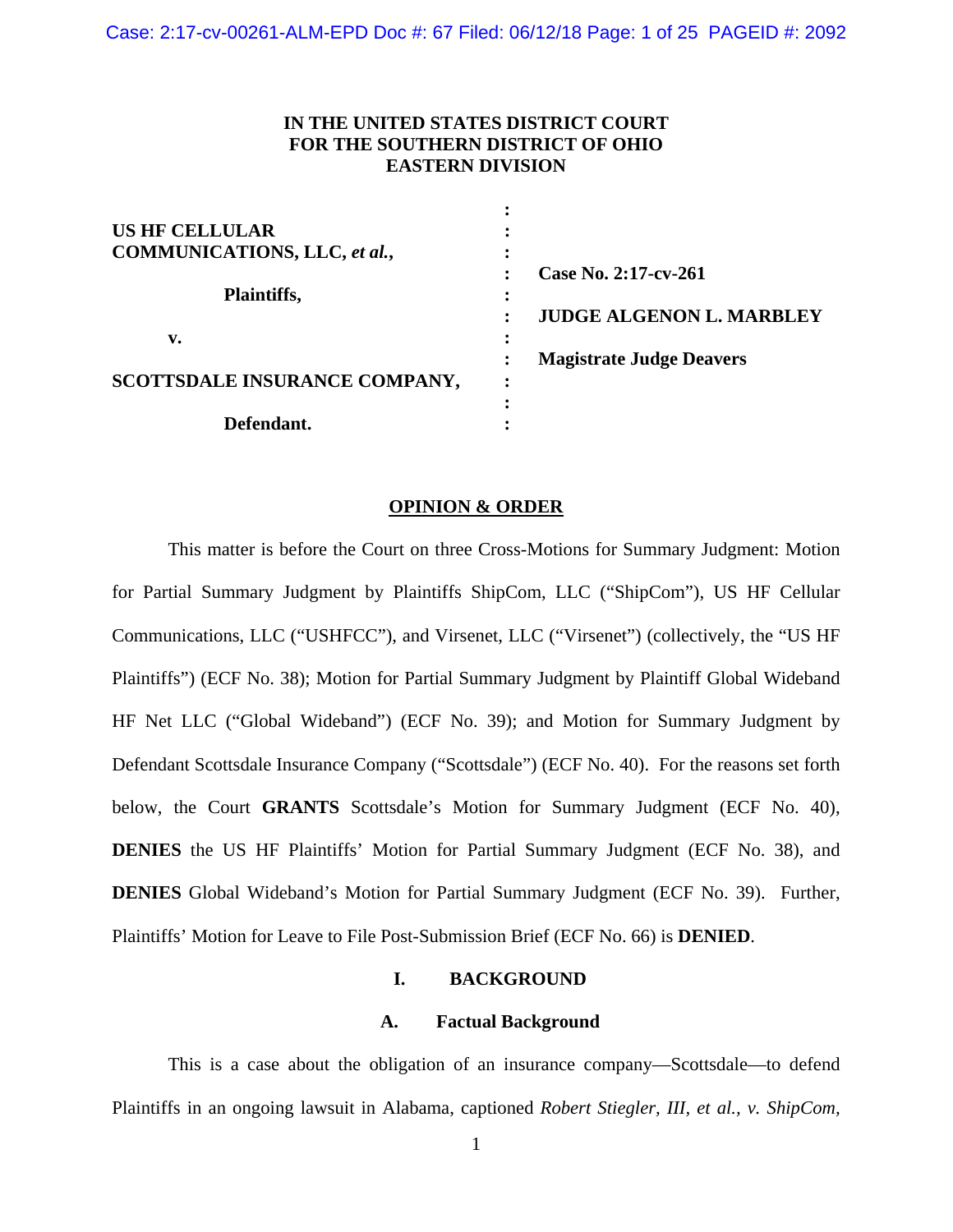*LLC, et al.*, Case No. 2-CV-2015-901469 (the "Alabama Lawsuit"). Plaintiffs can be grouped into two categories: (1) the US HF Plaintiffs (ShipCom, USHFCC, and Virsenet); and (2) Global Wideband. Both sets of plaintiffs had insurance contracts with Scottsdale, and the issue is whether, under those policies, Scottsdale has a duty to defend Plaintiffs in the Alabama Lawsuit.

## **1. The Alabama Lawsuit**

The plaintiffs in the underlying Alabama Lawsuit ("Alabama Plaintiffs") are minority shareholders of ShipCom. (ECF No. 35-6 at ¶¶ 1-2). ShipCom is a limited liability company that operates a maritime communications network that facilitates ship-to-ship and ship-to-shore communications using a spectrum of high frequency ("HF") radio waves. (*Id.* at ¶¶ 3, 7). The Federal Communications Commission ("FCC") requires ShipCom to own licenses for the HF spectrum ShipCom uses. (*Id.* at  $\P$  10). ShipCom's FCC licenses initially restricted ShipCom's use of the HF radio spectrum to maritime communications and prohibited it from using its frequencies for land-based communication. (*Id.* at ¶ 11).

After Hurricane Katrina, however, the FCC granted ShipCom a waiver to allow it to use its HF radio frequencies for "emergency backup communications for first responders in the event of a catastrophic event that disrupts normal local wired and wireless communications." (*Id.* at ¶¶ 14, 17, 18). After ShipCom was granted the waiver, in addition to maintaining its usual ship-toship and ship-to-shore business, it began assembling equipment used in hospitals, nursing homes, and other similar entities that could be activated as a means of back-up communication when a catastrophe disabled other forms of communication—an "emergency button" of sorts. (*Id.* at ¶¶ 22, 23). ShipCom entered into contracts with customers for its "emergency button" service and charged the customers a monthly fee. (*Id.*).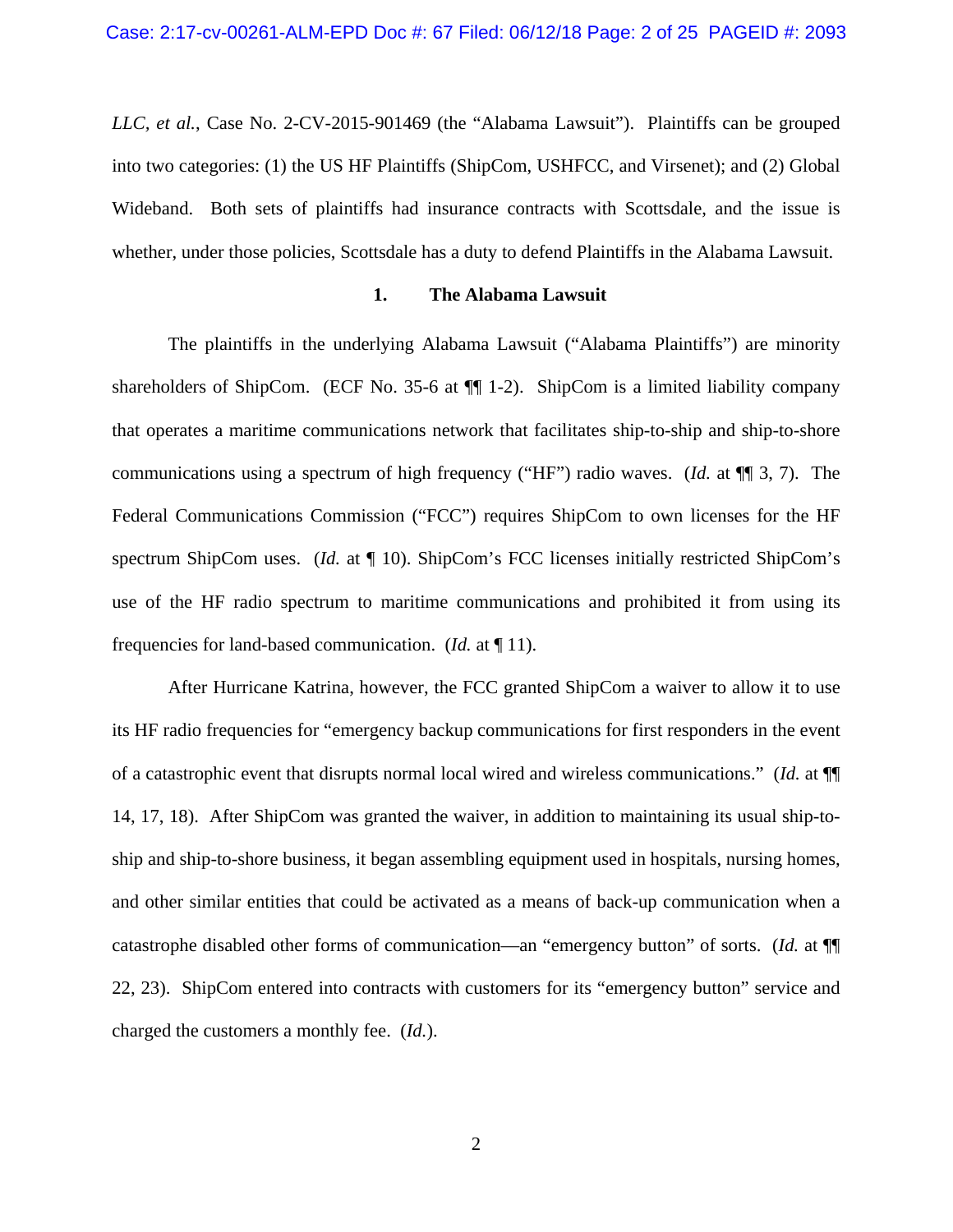Around October 2011, USHFCC<sup>1</sup> was formed to acquire an 80% interest in ShipCom. (*Id.* at ¶ 26). USHFCC is wholly owned and managed by Virsenet. (*Id.* at ¶¶ 4, 5). Virsenet's managing member is Mr. Edward Bayuk. (*Id.* at ¶ 5). In 2012, USHFCC and ShipCom entered into a Membership Interest Purchase Agreement and a First Amended Membership Interest Purchase Agreement (collectively, the "Purchase Agreements"), under which USHFCC acquired an 80% interest in ShipCom. (ECF No. 45-1). The Alabama Plaintiffs, who had previously owned 100% of ShipCom, retained a 20% interest in the company. (*Id.*). After the companies entered into the Purchase Agreements, Mr. Bayuk purported to be the manager of ShipCom. (ECF No. 35-6 at ¶ 29).

In December of 2012, USHFCC, Virsenet, and ShipCom, through Mr. Bayuk, entered into a Network Management Agreement with Intrado, Inc. ("Intrado"), under which Intrado became the "Manager of the Maritime Services and the Emergency Land-Based HF Services" in exchange for a Management Fee. (ECF No. 45-1 at Ex. 3). According to the Alabama Plaintiffs, USHFCC, Virsenet, and Mr. Bayuk, through Intrado, then cancelled all of ShipCom's "emergency button" contracts and fired all of ShipCom's employees, though they later attempted to rehire them. (ECF No. 35-6 at ¶¶ 33, 34).

The Alabama Plaintiffs subsequently filed the Alabama Lawsuit in the Circuit Court of Mobile County, Alabama on May 29, 2015, against various defendants including ShipCom, Virsenet, USHFCC, Mr. Bayuk, and Intrado.<sup>2</sup> (ECF No. 35 at  $\P\P$  7-12). In their initial Complaint, the Alabama Plaintiffs allege that Virsenet, USHFCC, and Mr. Bayuk never intended

 $\overline{a}$ 

<sup>&</sup>lt;sup>1</sup> USHFCC was originally named "US HF Communications Company LLC" but later amended its certificate of formation to change its name to "US HF Cellular Communications LLC"—one of the Plaintiffs in this action. (ECF No. 35-6 at ¶¶ 26, 30).

 $2$  The Alabama Plaintiffs also sued Rockwell Collins, Inc. ("Rockwell") and ARINC, Inc. (a subsidiary of Rockwell), for allegations relating to an agreement Rockwell/ARINC entered into with USHFCC.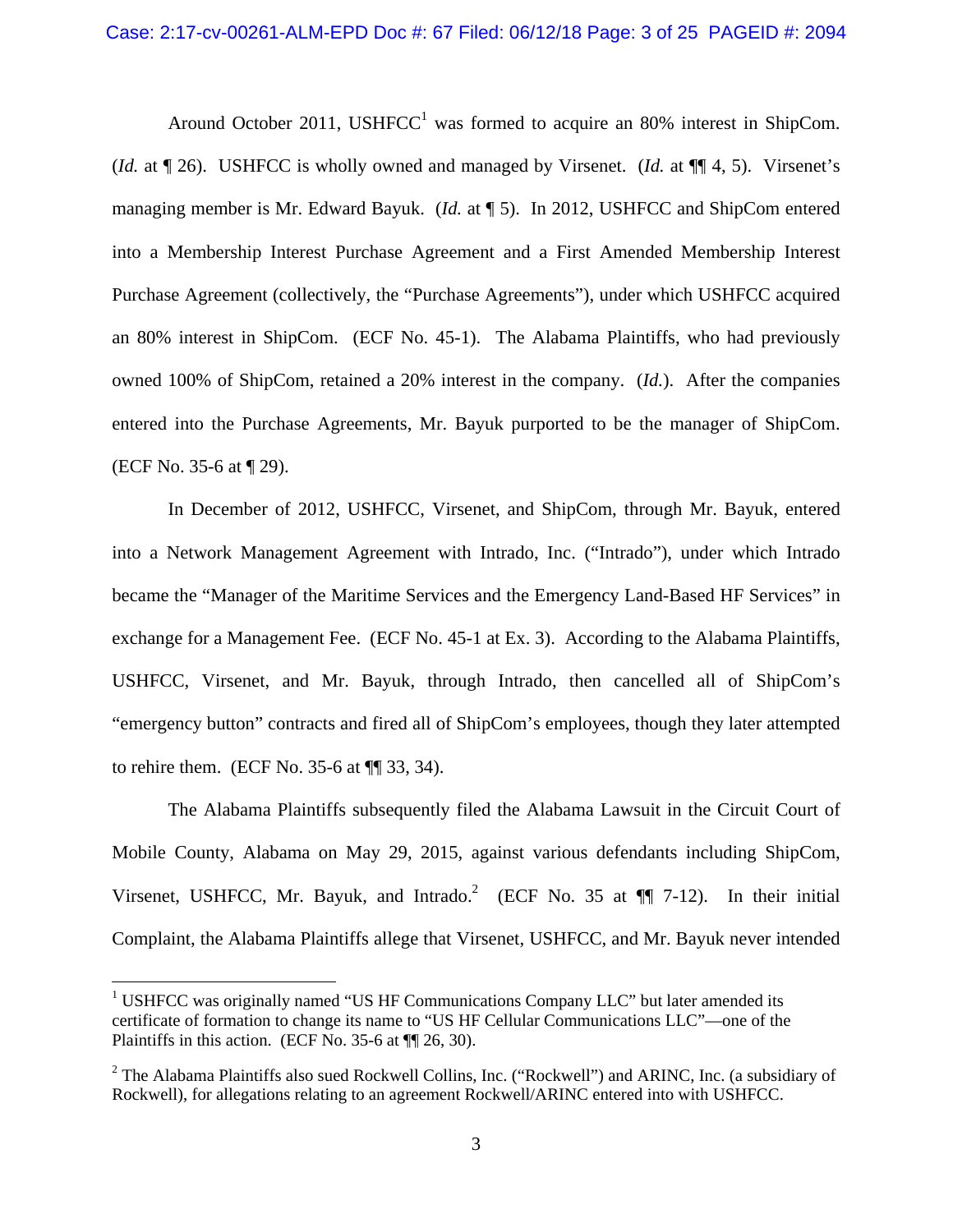## Case: 2:17-cv-00261-ALM-EPD Doc #: 67 Filed: 06/12/18 Page: 4 of 25 PAGEID #: 2095

ShipCom to benefit from the Intrado contract, despite the fact that ShipCom's FCC HF radio spectrum licenses and related waiver "are the cornerstone of USHFCC's . . . [and] Intrado's . . . service." (*Id.* at ¶ 39). They further allege that USHFCC wrongfully claimed to own the ShipCom FCC licenses and waiver itself. (*Id.* at  $\P$  40). They thus brought various claims individually and on behalf of ShipCom, including: breach of fiduciary duties, selfdealing/usurpation of corporate opportunity, unjust enrichment, squeeze out, conversion, negligence, fraud, state law trademark infringement, and state law deceptive trade practices. (ECF No. 35-6).

 On August 19, 2015, the Alabama Plaintiffs filed a First Amended Complaint, which was followed by a Second Amended Complaint on November 25, 2015. (ECF No. 35 at  $\P$  13, 21, Ex. 8, 15). The Second Amended Complaint added Mr. John Richmond as an individual defendant. (ECF No. 35-15). Mr. Richmond is the Chief Operating Officer of Global Wideband. (ECF No. 39-1at ¶ 1). The Second Amended Complaint alleges that Mr. Richmond purported to be the Chief Executive Officer of ShipCom following the execution of the Purchase Agreements. (ECF No. 35-15 at ¶ 30). In addition to the factual allegations alleged in the Complaint, the Second Amended Complaint also alleges the following:

- USHFCC, Virsenet, Mr. Bayuk, and Mr. Richmond entered into an agreement with Globe Wireless Radio Services Inc. ("Globe")—a direct competitor of ShipCom—for purchase of Globe's business and assets (including licenses) to be combined with ShipCom, but the transaction did not close, resulting in USHFCC paying a \$500,000 penalty to Globe;
- USHFCC, Virsenet, Mr. Bayuk, Mr. Richmond, and others associated with them, formed Global Wideband, "a sham entity formed for the improper purpose of usurping ShipCom's corporate opportunity" and Global Wideband then purchased Globe;
- The USHFCC entities ceased paying one of the Alabama Plaintiffs his salary for work at ShipCom; and
- Mr. Bayuk allowed valuable ShipCom FCC licenses to expire.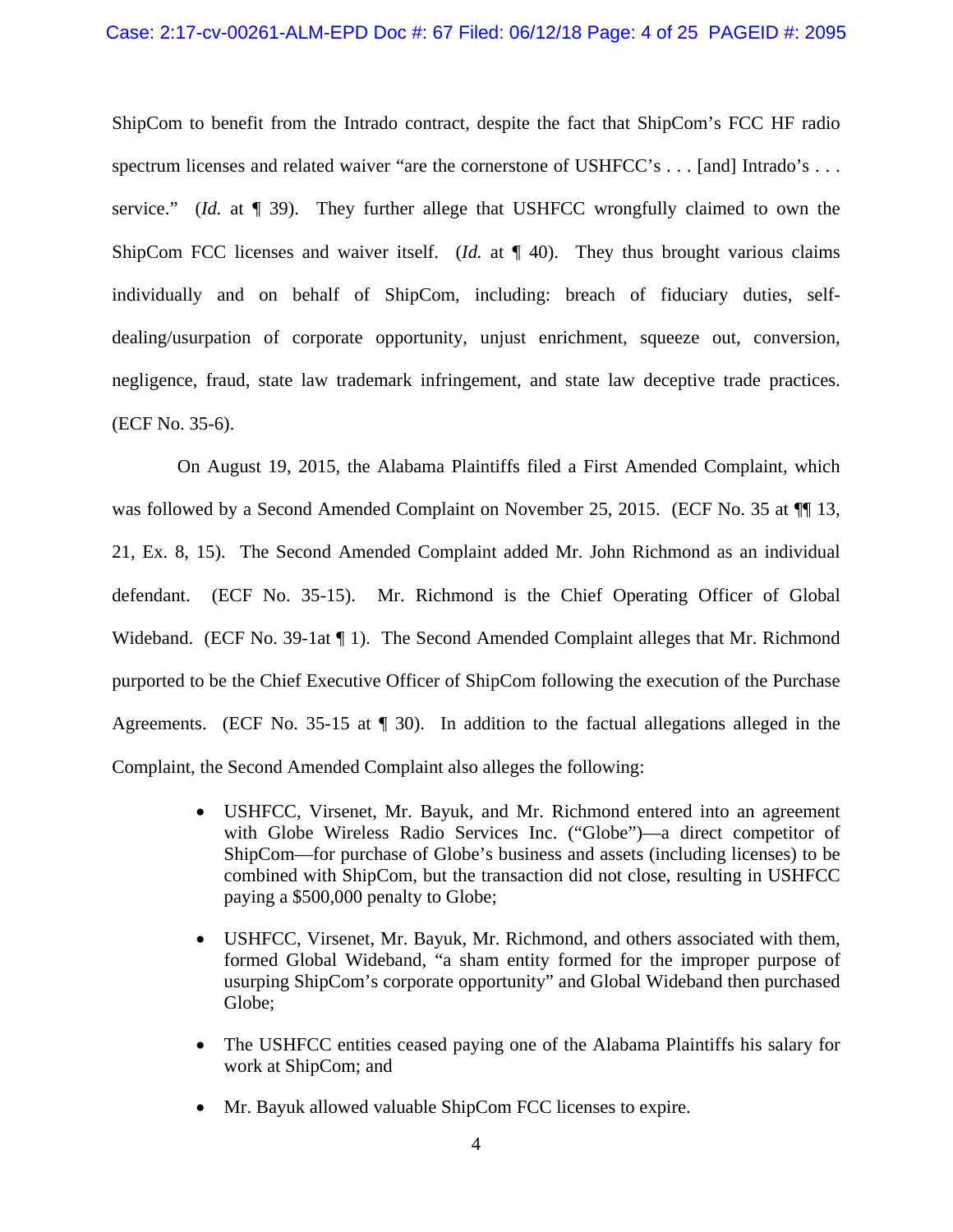(*Id.* at ¶¶ 46-50). The Second Amended Complaint brought the same causes of action as the Complaint.

On April 4, 2016, the Alabama Plaintiffs filed a Third Amended Complaint, adding Global

Wideband as a defendant. (ECF No. 35 at  $\P$  25-26). In addition to the allegations in the Second

Amended Complaint, the Third Amended Complaint alleges:

- On June 23, 2015 (before Global Wideband purchased Globe's assets), the USHFCC Board of Directors voted to file suit against the Alabama Plaintiffs, put financial pressure on one of them by no longer paying him his salary and forcing him to pay certain expenses;
- Global Wideband entered into a Network Management Agreement with USHFCC/ShipCom giving Global Wideband access to the ShipCom frequencies and effectively transferring 325 HF channels to Global Wideband; and
- In August of 2015 USHFCC filed suit in Delaware against the Alabama Plaintiffs, stopped paying one of them his salary, and demanded he pay certain expenses.

(ECF No*.* 35-16 at ¶¶ 48, 50, 51). The Third Amended Complaint contains the same causes of action as the previous complaints (not all are alleged against Global Wideband) and one additional cause of action seeking an equitable or constructive trust on Globe's assets because of alleged insufficient transfers that violated fiduciary duties. A Fourth Amended Complaint was filed on November 23, 2016. (ECF No. 35 at ¶ 28, Ex. 17).

# **2. The Insurance Policies**

The USHF Plaintiffs were insured under three consecutive insurance policies from Scottsdale: (1) Business Management and Indemnity Insurance Policy EKS31107211, covering the policy period of July 31, 2013 to July 31, 2014 (the "First USHF Policy"); (2) Business Management and Indemnity Insurance Policy EKS3135588, covering the July 31, 2014 to July 31, 2015 policy period (the "Second USHF Policy"); and (3) Business Management and Indemnity Insurance EKS3165937 for the July 31, 2015 to July 31, 2016 policy period (the Third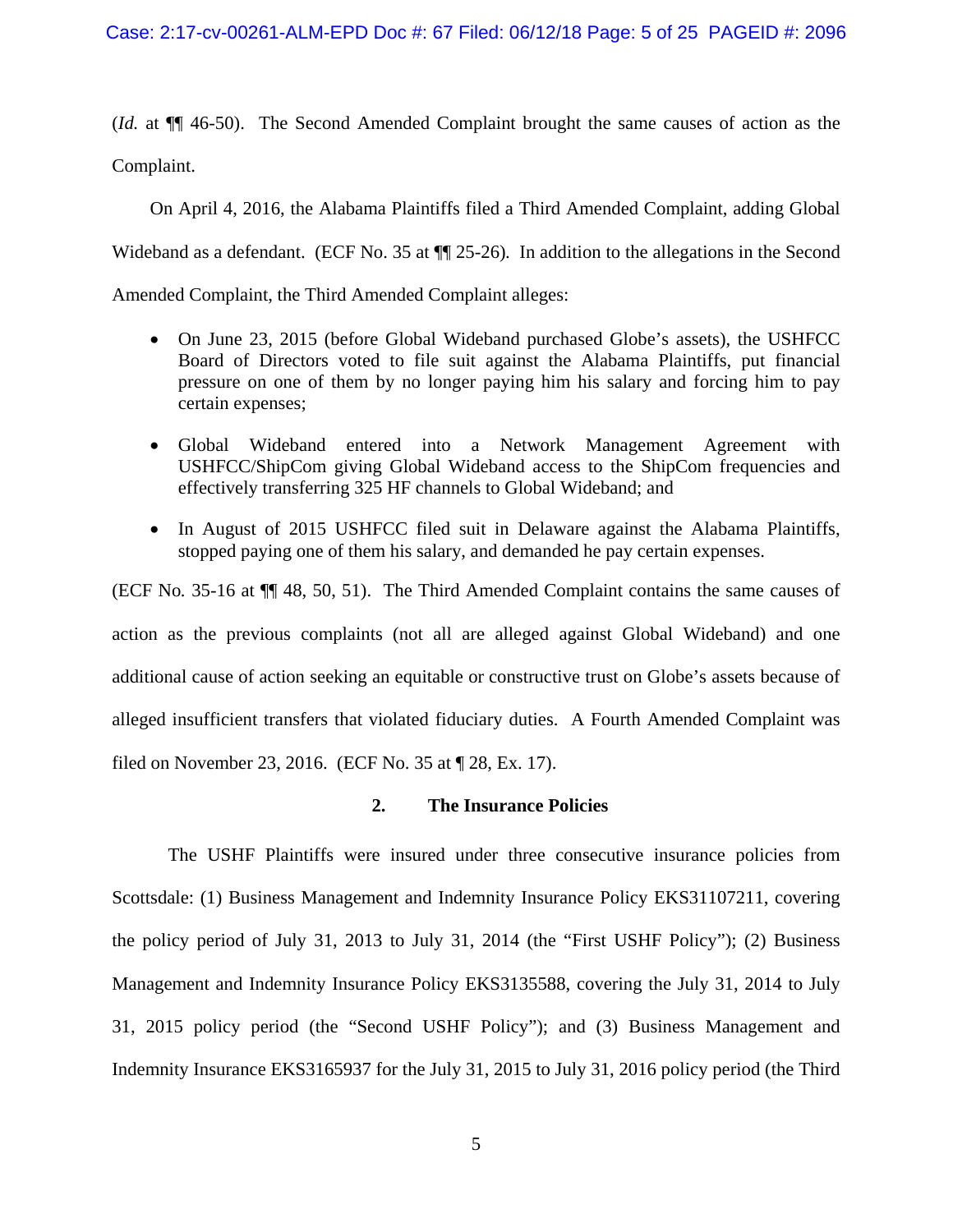USHF Policy."). (ECF No. 35, Ex. 3, 5, 13). The Continuity Date of the US HF Plaintiffs' Policies is July 31, 2014. (*Id.* at Declarations, Item 3). Global Wideband had insurance with Scottsdale through the Business and Management and Indemnity Policy No. EKS3169277 for the September 24, 2015 to September 24, 2016 policy period (the "Global Policy"). (*Id.* at Ex. 14). The Global Policy also covers Jon Richmond, as the Chief Operating Officer of Global, and Edward Bayuk, as the Director of Global. The Continuity Date of the Global Policy is July 31, 2015. (*Id.* at Declarations, Item 3).

 Each of the four relevant policies contains an identical duty-to-defend provision which provides: "[i]t shall be the duty of the Insurer and not the duty of the Insureds to defend any Claim. Such Duty shall exist even if any of the allegations are groundless, false, or fraudulent." (ECF No. 35, Ex. 3, 5, 13, 14). Each policy also states that it "cover[s] only claims first made against the insured during the policy period or, if elected, the extended period and reported to the insurer pursuant to the terms of the relevant coverage section." (*Id.* at Declarations). The relevant coverage section is the Directors and Officers ("D&O") Coverage Section which, subject to certain exclusions, provides coverage to the Insureds for "Loss" that the companies or their respective D&Os have become legally obligated to pay because of a "Claim" made during the policy period and properly reported. (*Id.* at D&O Coverage Section ¶ A). "Claim" is defined in relevant part as:

- a. a written demand against any Insured for monetary damages or non-monetary or injunctive relief; . . .
- c. a civil proceeding against any Insured seeking monetary damages or nonmonetary or injunctive relief, commenced by the service of a complaint or similar pleading.

(*Id.* at D&O Coverage Section  $\P$  B(1).). The policies require the Insureds to give Scottsdale written notice of any Claim as soon as practicable, but in no event later than sixty (60) days after

6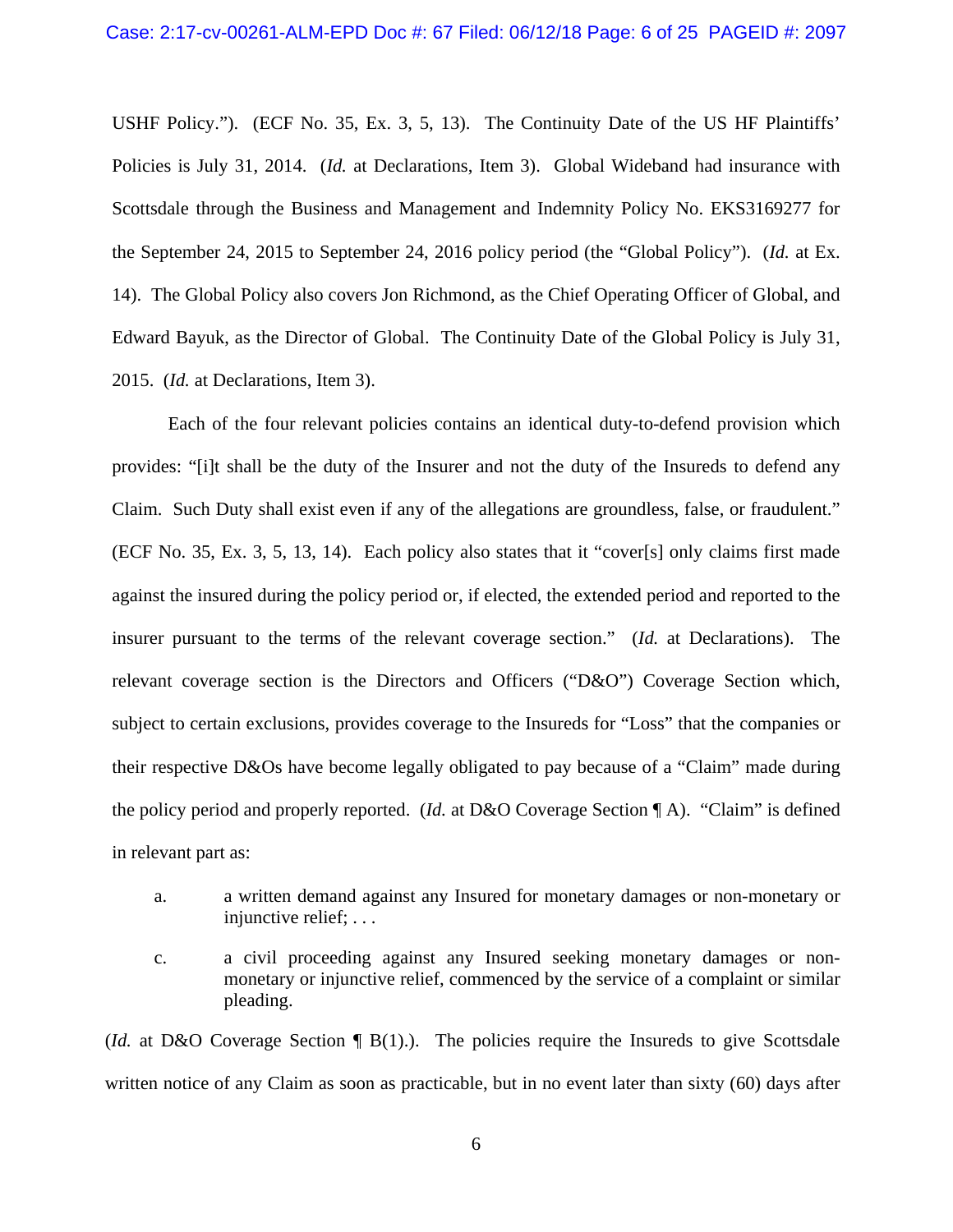the end of the respective Policy Period. (*Id.* at D&O Coverage Section  $\P$  E(1).). A Claim is "deemed to have been first made against the Insured on the date an Insured who is an executive officer, director or general counsel becomes aware of such Claim." (*Id.*).

Section D(3) of the D&O Coverage Section further provides that:

All claims arising out of the same Wrongful Act and Interrelated Wrongful Acts shall be deemed to constitute a single Claim and shall be deemed to have been made at the earliest of the following times, regardless of whether such date is before or during the policy period:

- a. the time at which the earliest Claim involving the same Wrongful Act or Interrelated Wrongful Act is first made; or
- b. the time at which the Claim involving the same Wrongful Act or Interrelated Wrongful Acts shall be deemed to have been made pursuant to Section E.2 below.

(*Id.* at D&O Coverage Section ¶ D(3). "Wrongful Act" means:

any actual or alleged error, omission, misleading statement, misstatement, neglect, breach of duty or act allegedly committed or attempted by:

- a. any of the Directors and Officers, while acting in their capacity as such, or any matter claimed against any Director and Officer solely by reason of his or her serving in such capacity;
- b. any of the Directors and Officers, while acting in their capacity as a director, officer, trustee, governor, executive director or similar position of any Outside Entity where such service is with the knowledge and consent of the Company; and
- c. the Company, but only with respect to Insuring Clause 3. of this Coverage Section.

(*Id.* at D&O Coverage Section ¶ B(9).). "Interrelated Wrongful Acts" means "all Wrongful Acts

that have as a common nexus any fact, circumstance, situation, event, transaction, cause or series

of facts, circumstances, situations, events, transaction or causes." (*Id.* at D&O Coverage Section

 $\P B(6)$ .).

Finally, the policies contain the following relevant exclusions: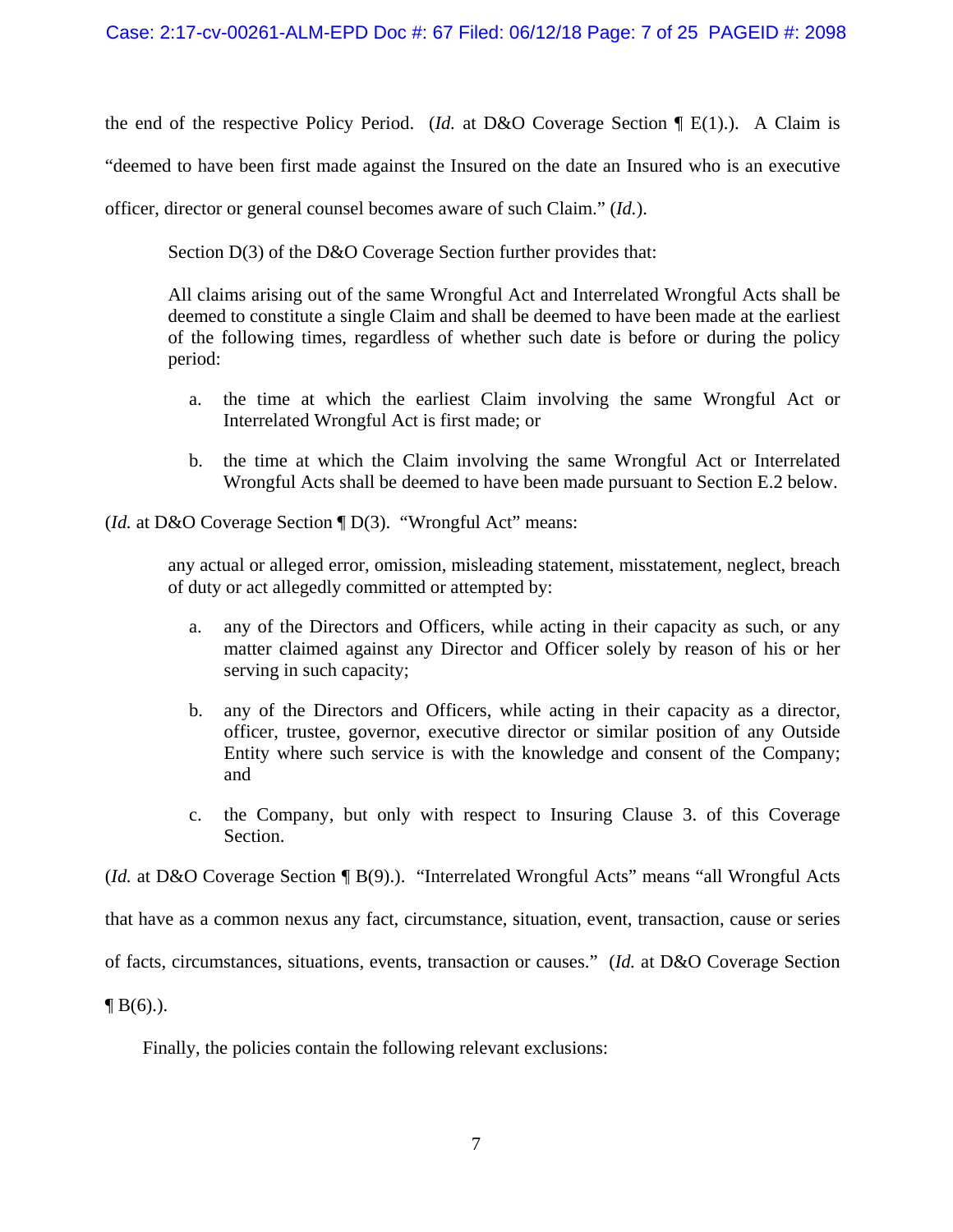- **Prior and Pending Exclusion** (D&O Coverage Section  $\mathbb{F}$  C(1)(k).): Scottsdale is not liable for any Loss on account of any Claim alleging, based upon, arising out of, attributable to, directly or indirectly resulting from, in consequence of, or in any way involving:
	- i. any prior or pending litigation or administrative or regulatory proceeding, demand letter or formal or informal governmental investigation or inquiry filed or pending on or before the Continuity Date; or
	- ii. any fact, circumstance, situation, transaction or event underlying or alleged in such litigation or administrative or regulatory proceeding, demand letter or formal or informal governmental investigation or inquiry.
- **Application Exclusion** (*Id.* at General Terms & Conditions,  $\P$  D): By acceptance of this Policy, the Insureds agree that:
	- 1. The statements in the Application are their representation, that such representations shall be deemed material to the acceptance of the risk or the hazard assumed by Insurer under this Policy, and that this Policy and each Coverage Sections are issued in reliance upon the truth of such representations; and
	- 2. In the event the Application, including materials submitted or required to be submitted therewith, contains any misrepresentation or omission made with the intent to deceive, or contains any misrepresentation or omission which materially affects either the acceptance of the risk or the hazard assumed by the Insurer under this Policy, this Policy, including each and all Coverage Sections, shall not afford coverage to the following Insureds for any Claim alleging, based upon, or arising out of, attributable to, directly or indirectly resulting from, in consequence of, or in any way involving, any untruthful or inaccurate statements, representations or information:
		- a. Any Insured who is a natural person and who knew the facts misrepresented or the omissions, whether or not such individual knew of the Application, such materials, or this Policy;
		- b. Any company or Sponsor Company to the extent it indemnifies any Insured referred to in subsection a. above; and
		- c. Any Company, Sponsor Company, Plan, Employee Benefit Plan, or any other entity that is an Insured, if any past or present chief executive officer, chief financial officer, general counsel, risk manager or human resources director (or equivalent positions) of the Parent Company knew the facts misrepresented or the omissions, whether or not such individual knew of the Application, such materials, or this Policy.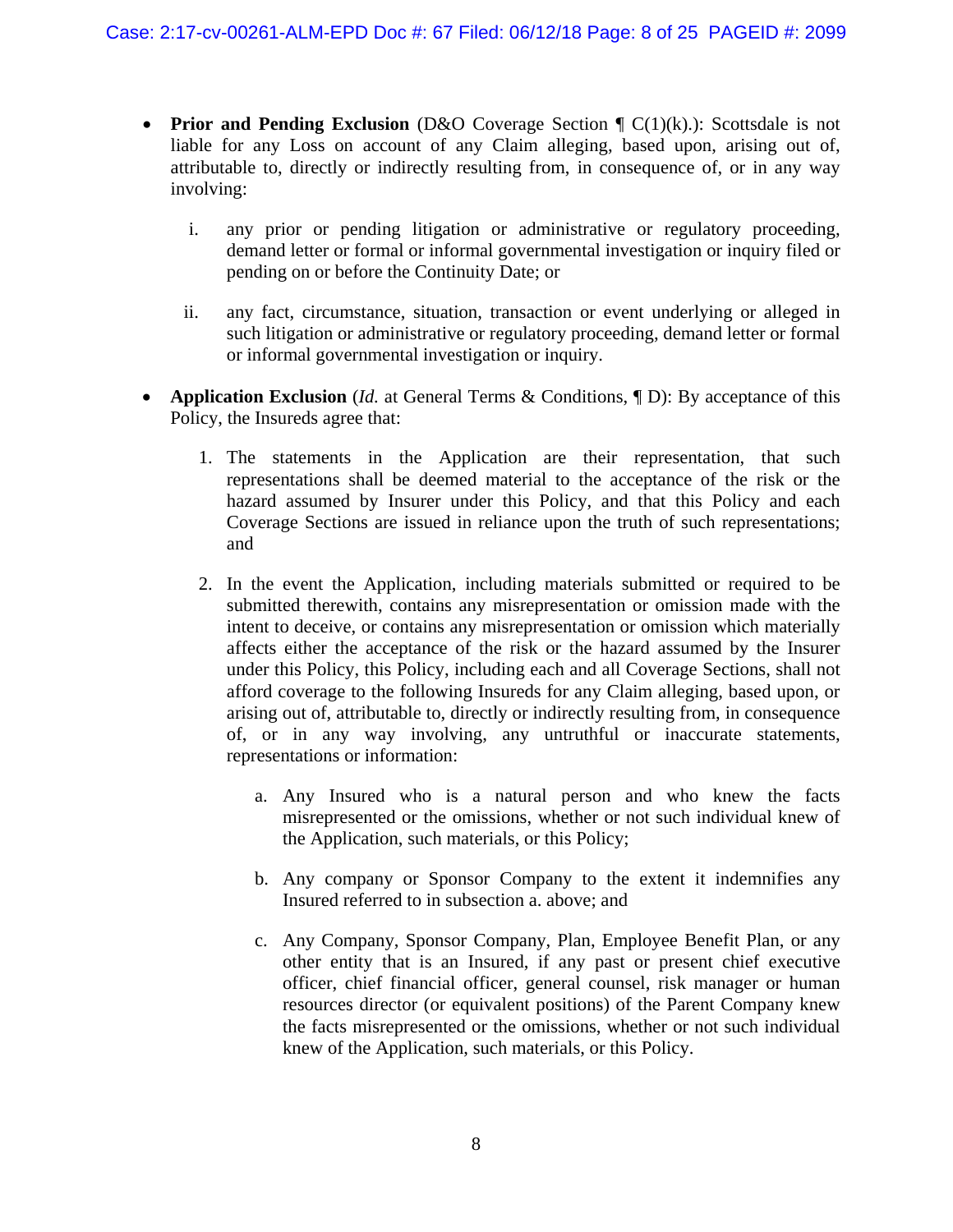• **Prior Knowledge Exclusion** (*Id.* at D&O Coverage Section  $\P$  (C)(1)(1).): Scottsdale is not liable for any Loss on account of any Claim "alleging, based upon, arising out of, attributable to, directly or indirectly resulting from, in consequence of, or in any way involving, any Wrongful Act, fact, circumstance, or situation which any of the Insureds had knowledge of prior to the Continuity Date where such Insureds had reason to believe at the time that such known Wrongful Act could reasonably be expected to give rise to such Claim."

### **B. Procedural Background**

On March 31, 2017, Plaintiffs initiated this action after Scottsdale denied them coverage for the Alabama Lawsuit. (ECF No. 1). The Complaint alleges four causes of action against Scottsdale: (1) breach of contract under the US HF Policies; (2) breach of contract under the Global Wideband Policy; (3) breach of the implied covenant of good faith and fair dealing; and (4) declaratory judgment. (*Id.*). Plaintiffs seek a declaratory judgment requiring Scottsdale to pay any settlement in the Alabama Lawsuit and stating that they are free to negotiate settlement in the suit without Scottsdale's consent. (*Id.* at 8). Magistrate Judge King bifurcated the damages and bad faith issues and deferred resolution of those issues until after resolution of the coverage dispute. The US HF Plaintiffs and Global Wideband filed Motions for Summary Judgment on the duty to defend issue on December 15, 2017. (ECF Nos. 38, 39). Scottsdale filed a cross-motion for Summary Judgment on the same day. (ECF No. 40). These motions are fully briefed and ripe for review. Additionally, Plaintiffs filed a Motion for Leave to File Post-Submission Brief on May 30, 2018. (ECF No. 66).

### **II. STANDARD OF REVIEW**

Federal Rule of Civil Procedure 56(a) provides, in relevant part, that summary judgment is appropriate "if the movant shows that there is no genuine issue as to any material fact and the movant is entitled to judgment as a matter of law." In evaluating such a motion, the evidence must be viewed in the light most favorable to the nonmoving party, and all reasonable inferences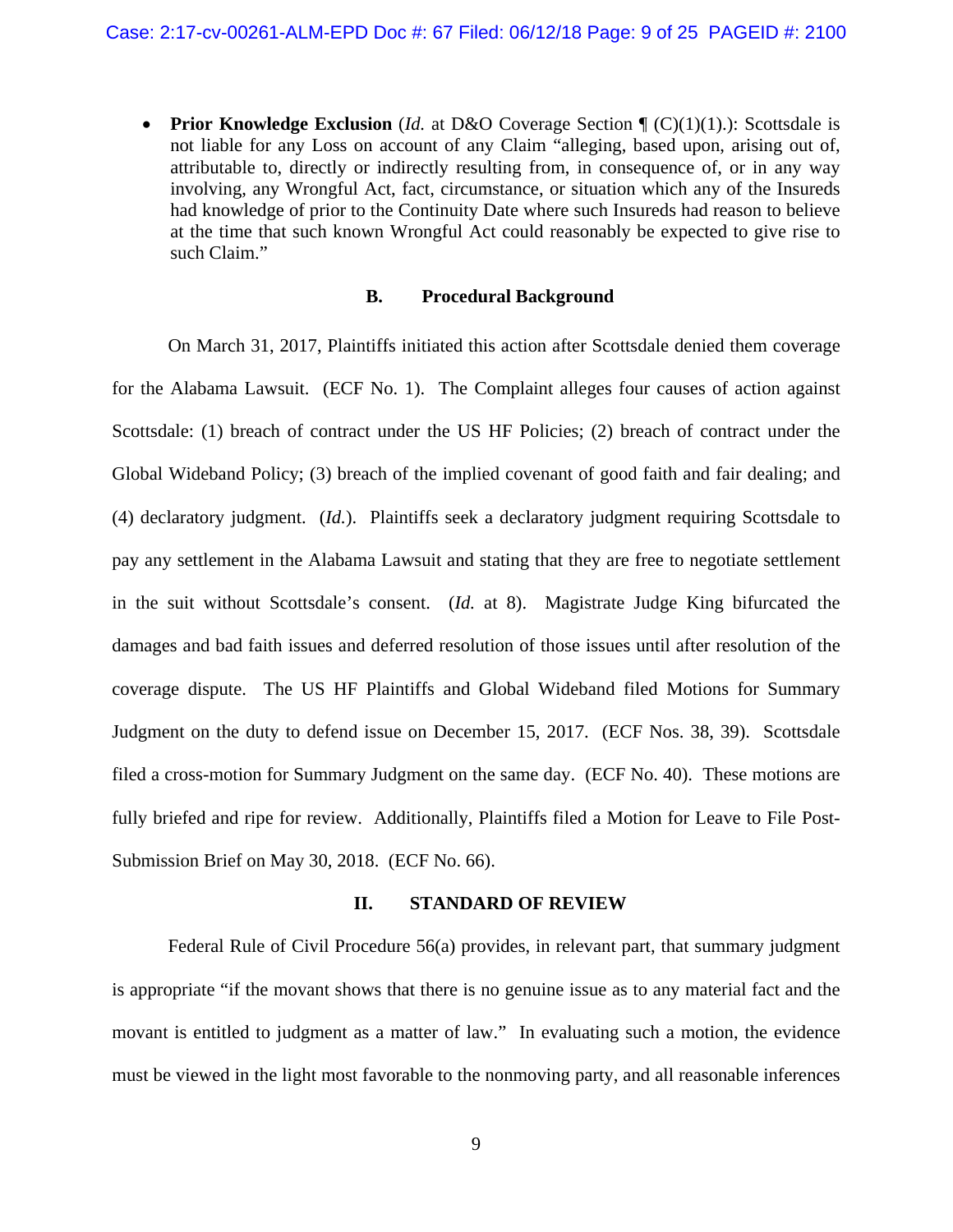must be drawn in the non-moving party's favor. *United States Sec. & Exch. Comm'n v. Sierra Brokerage Servs., Inc.*, 712 F.3d 321, 327 (6th Cir. 2013) (citing *Tysinger v. Police Dep't of City of Zanesville*, 463 F.3d 569, 572 (6th Cir. 2006)). This Court then asks "whether 'the evidence presents a sufficient disagreement to require submission to a jury or whether it is so one-sided that one party must prevail as a matter of law.'" *Patton v. Bearden,* 8 F.3d 343, 346 (6th Cir. 1993) (quoting *Anderson v. Liberty Lobby,* 477 U.S. 242, 251-52 (1986)). "[S]ummary judgment will not lie if the dispute is about a material fact that is 'genuine,' that is, if the evidence is such that a reasonable jury could return a verdict for the non-moving party." *Anderson*, 477 U.S. at 248.

### **III. ANALYSIS**

### **A. Leave to File Post-Submission Brief**

Plaintiffs seek leave under Federal Rule of Civil Procedure 56(e) to file a brief to address two issues raised during oral argument. (ECF No. 66). Rule 56(e) provides that "if a party fails to properly support an assertion of fact or fails to properly address another party's assertion of fact . . . the court may . . . give an opportunity to properly support or address the fact." Fed. R. Civ. P. 56(e). Local Rule 7.2 provides that after parties file reply memoranda, "[n]o additional memoranda beyond those enumerated are permitted except upon leave of court for good cause shown." S.D. Ohio Civ. R. 7.2(a)(2).

Here, the Court finds that good cause has not been shown. Plaintiffs had ample opportunity through summary judgment motions, responses, and replies, as well as at oral argument, to address all relevant facts and issues. The two issues Plaintiffs seek to address in an additional brief—the relationship between Global Wideband and the underlying transactions involved in the earlier Alabama Lawsuit, and the choice-of-law issue—have indeed been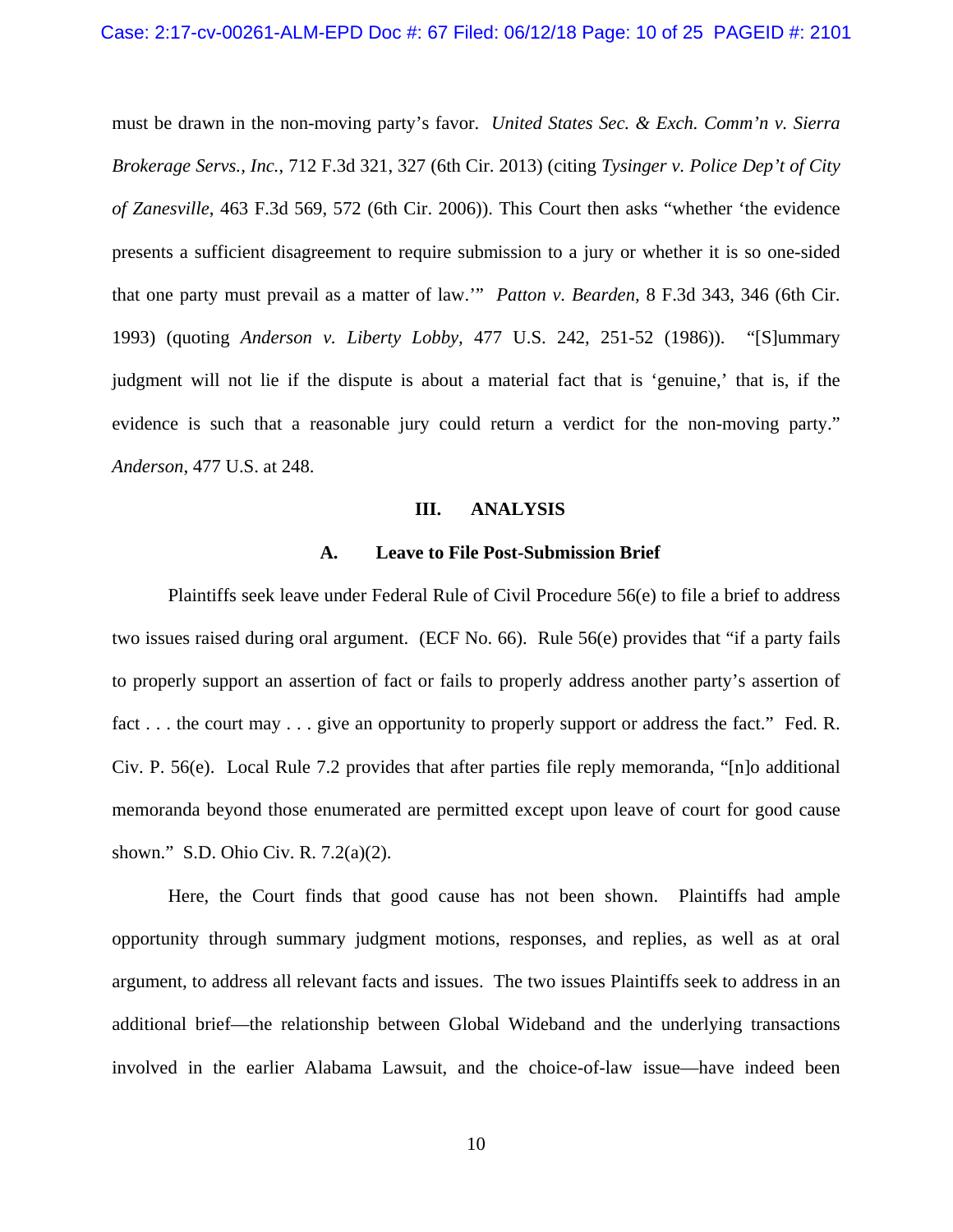extensively briefed and discussed. Additional memoranda on these issues will not aid the Court in its decision. The Court therefore **DENIES** Plaintiffs' Motion for Leave to File Post-Submission Brief (ECF No. 66).

# **B. Choice of Law**

Scottsdale argues that California law governs the instant dispute, while Plaintiffs argue that Ohio law should be applied. In a diversity case, this Court "appl[ies] the choice of law principles of the forum State, here Ohio." *Sims Buick-GMC Truck, Inc. v. Gen. Motors LLC*, 876 F.3d 182, 185 (6th Cir. 2017), *reh'g denied* (Nov. 30, 2017) (citing *State Farm Mut. Auto. Ins. Co. v. Norcold, Inc.*, 849 F.3d 328, 331 (6th Cir 2017)). Under Ohio law, a court must "apply the law of the state with the most significant relationship to the contract when the parties have not specified which state's substantive law should govern the contract." *Int'l Ins. Co. v. Stonewall Ins. Co.*, 86 F.3d 601, 604 (6th Cir. 1996) (citing *National Union Fire Ins. Co. v. Watts,* 963 F.2d 148, 150 (6th Cir.1992)). Ohio has adopted the test set forth in the Restatement (Second) of Conflict of Laws § 188, which provides in relevant part:

(1) The rights and duties of the parties with respect to an issue in contract are determined by the local law of the state which, with respect to that issue, has the most significant relationship to the transaction and the parties under the principles stated in § 6.

(2) In the absence of an effective choice of law by the parties ... the contacts to be taken into account in applying the principles of § 6 to determine the law applicable to an issue include:

- (a) the place of contracting,
- (b) the place of negotiation of the contract,
- (c) the place of performance,

(d) the location of the subject matter of the contract, and

(e) the domicile, residence, nationality, place of incorporation and place of business of the parties.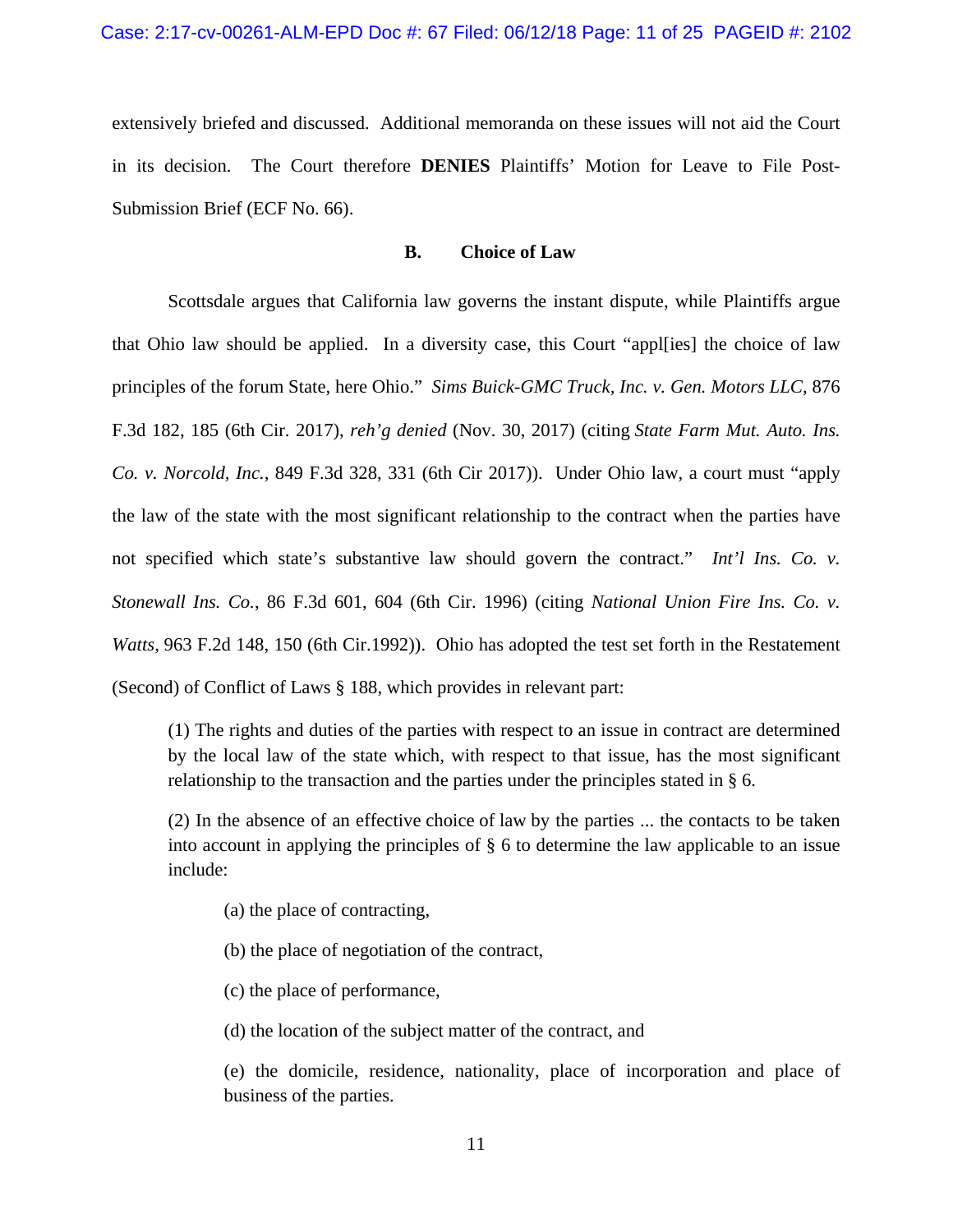*Id.* at 604-605 (citing Restatement (Second) of Conflict of Laws § 188 (1971)). The underlying principles stated in § 6 are as follows:

(1) A court, subject to constitutional restrictions, will follow a statutory directive of its own state on choice of law.

(2) When there is no such directive, the factors relevant to the choice of the applicable rule of law include

(a) the needs of the interstate and international systems,

(b) the relevant policies of the forum,

(c) the relevant policies of other interested states and the relative interests of those states in the determination of the particular issue,

(d) the protection of justified expectations,

(e) the basic policies underlying the particular field of law,

(f) certainty, predictability and uniformity of result, and

(g) ease in the determination and application of the law to be applied.

Restatement at § 6. These sections of the Restatement "only provide a broad general framework for the resolution of choice of law issues" and "[w]ithin that framework, a judge must balance principles, policies, factors, weights, and emphases to reach a result, the derivation of which . . . does not proceed with mathematical precision." *Int'l Ins.*, 86 F.3d at 606.

Under this framework, the Court finds that California law applies. In considering the first two contacts, the place of contracting and the place of negotiation, the Court finds these factors inconclusive. As stated in the comments to Section 188, "the place of contracting is a relatively insignificant contact" and the place of negotiation "is less importan[t] when there is no one single place of negotiation and agreement, as for example, when the parties do not meet but rather conduct their negotiations from separate states by mail or telephone." Restatement (Second) of Conflict of Laws § 188 (1971). Plaintiffs stated at oral argument that the contract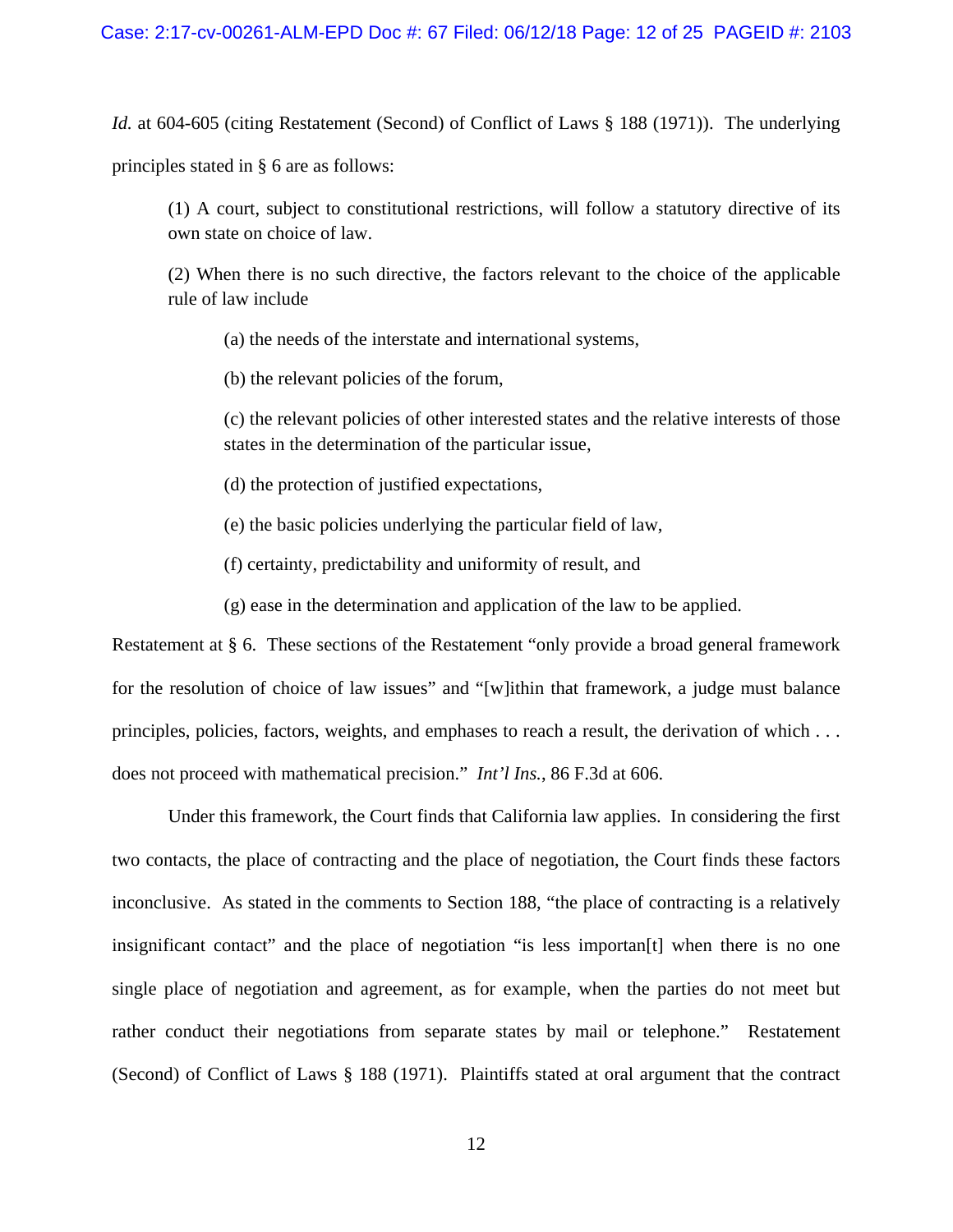#### Case: 2:17-cv-00261-ALM-EPD Doc #: 67 Filed: 06/12/18 Page: 13 of 25 PAGEID #: 2104

was negotiated in Ohio, "to the extent it's negotiated at all." *Transcript from May 22, 2018 Hearing* ("Transcript") at 12. Defendants stated that the negotiations happened back and forth by email, between the underwriting manager on behalf of the insurer—who is located in New Jersey—and the insured's agent—who is located in California. *Transcript* at 22. There is therefore a dispute on this issue, but the Court finds these factors relatively insignificant in the instant case. *See Jamhour v. Scottsdale Ins. Co.*, 211 F. Supp. 2d 941, 950–51 (S.D. Ohio 2002) (finding "[c]ontacts (a) and (b): the place of contracting and the place of negotiation are inconclusive and relatively insignificant"); *Int'l Ins. Co. v. Stonewall Ins. Co.*, 863 F. Supp. 599, 604 (S.D. Ohio 1994), *aff'd,* 86 F.3d 601 (6th Cir. 1996) (finding the first two factors inconclusive when the negotiations were done by telephone in various locations).

Contact (c), the place of performance, favors California law. The Sixth Circuit has held that "a D&O insurance policy is a unilateral contract-the insured has already performed by paying the premium in exchange for the insurance company's promise to provide insurance." *Combs v. Int'l Ins. Co.*, 354 F.3d 568, 599–600 (6th Cir. 2004). Therefore, the place of performance is where Plaintiffs paid the premiums—California. *See Transcript* (Plaintiffs state "I have no doubt that the premium emanated from California initially"); *See also Jamhour* at 950–51 ("[T]he place of Plaintiff[s'] performance is arguably in [California], by making payment of the insurance premium from there."); *Pogue v. Principal Life Ins. Co*., No. 3:14-CV-00599-GNS, 2015 WL 5680464, at \*5 (W.D. Ky. Sept. 25, 2015) (finding contact c favors state where insured paid his premiums); *Specialty Surfaces Int'l, Inc. v. Cont'l Cas. Co.*, 609 F.3d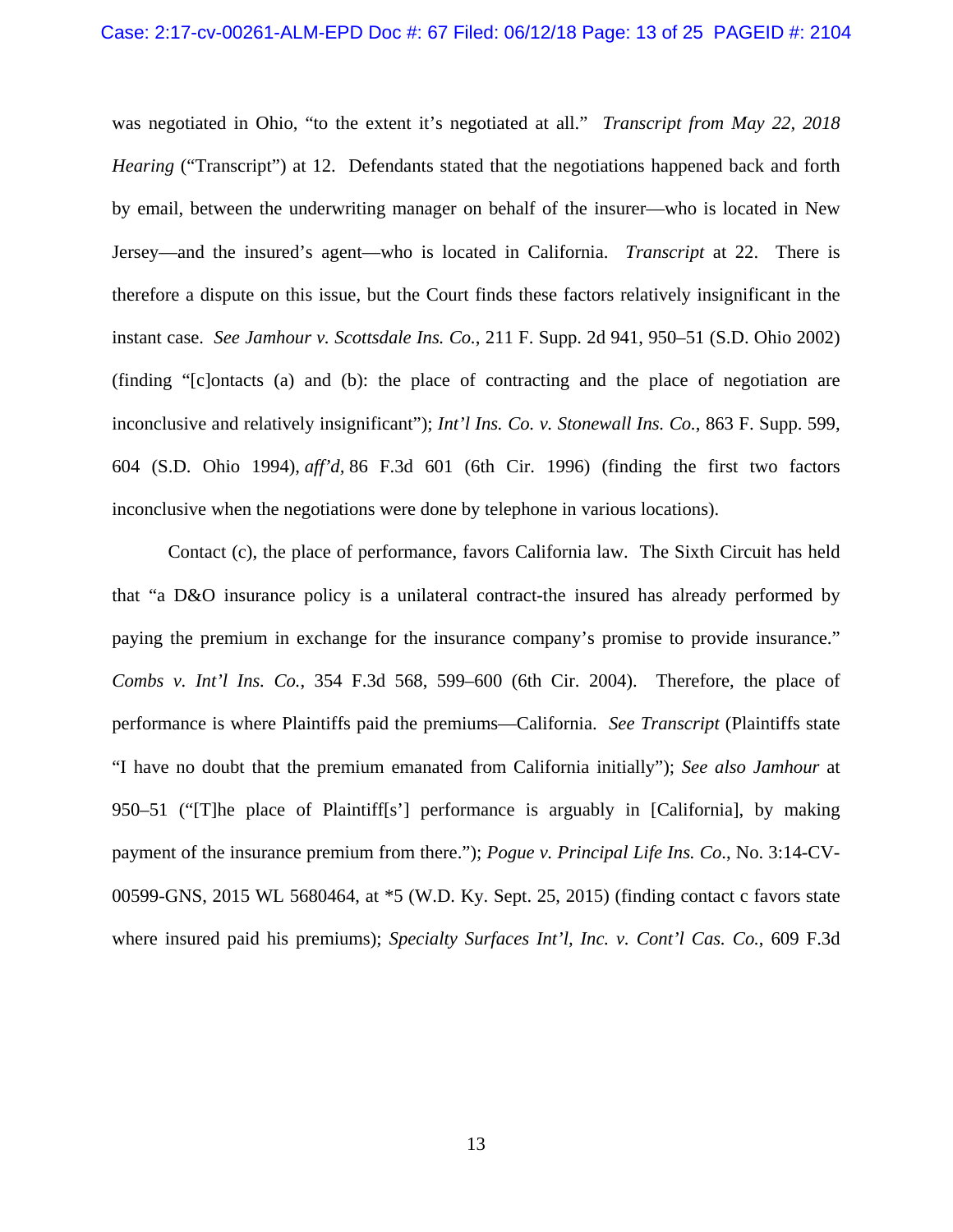223, 234 (3d Cir. 2010) ("Sprinturf was obligated to pay premiums to Continental, and, thus, it performed where it paid the premiums."). $3$ 

Contact (d), the location of the subject matter of the contract, is not particularly relevant here. Applying Ohio choice of law principles, this Court has held that the location of the subject matter is "wherever [the insured] was subject to liability,"—here, "throughout the country."*Int'l Ins. Co. v. Stonewall Ins. Co.*, 863 F. Supp. 599, 606 (S.D. Ohio 1994), *aff'd*, 86 F.3d 601 (6th Cir. 1996). Because there is not one principal location of the insured risk, this factor does not favor either California or Ohio law. *See id.*; *see also Specialty Surfaces Int'l, Inc.*, 609 F.3d at 234 ("The fourth factor, 'location of the subject matter of the contract,' does not favor the application of either California or Pennsylvania law because the policy provided nationwide coverage to Sprinturf, and thus there is no identifiable location for the risk insured by the contract.").

Finally, contact (e)—the domicile, residence, nationality, place of incorporation and place of business of the parties—favors California law. Generally, "a corporation's principal place of business is a more important contact than the place of incorporation." Restatement (Second) of Conflict of Laws § 188, cmt. e (1971). Here, the insured LLCs are registered in Delaware, *Transcript* at 13, but their principal place of business, as represented on the face of the insurance

<sup>&</sup>lt;sup>3</sup> Some courts find that an insurer performs under a contract where it is required to defend the insured, i.e. where the underlying lawsuit was filed. *See Specialty Surfaces Int'l, Inc*., 609 F.3d at 234 (3d Cir. 2010) (finding insurer "performs under the contract of insurance where it is required to defend or pay benefits to" insured); *Hartford Underwriters Ins. Co. v. Found. Health Servs., Inc.,* 524 F.3d 588, 596 (5th Cir.2008) (concluding that the insurer's performance took place where it defended the underlying lawsuits). Even if it is necessary for the Court to consider this factor in the Sixth Circuit, Scottsdale's place of performance would be Alabama, where the underlying lawsuit was filed. Thus, this does not lean in favor of Ohio or California, and on balance this contact still favors California.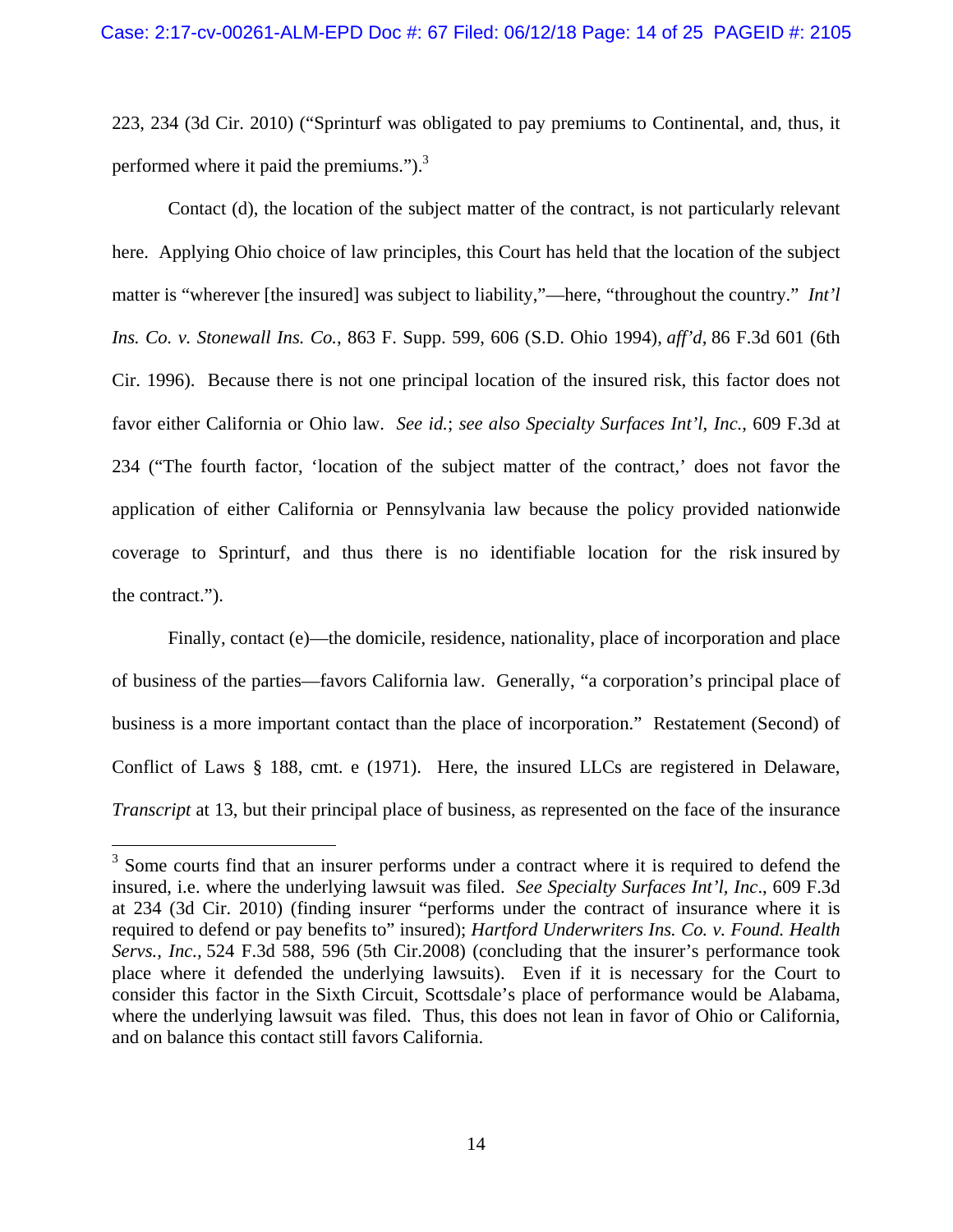contracts and policy documents, is California. *See, e.g.*, ECF No. 35-2 (2013 insurance application for USHFCC LLC, Virsenet LLC, and ShipCom LLC, listing address as 668 North Coast Hwy #517, Laguna Beach, CA, 92651), ECF No. 35-3 (First US HF Policy, listing same California address), ECF No. 35-5 (Second USHF Policy, listing same California address), ECF No. 35-13 (Third USHF Policy, listing same California address); ECF No. 35-14 (Global Wideband Policy listing same California address). At least two individuals insured under the policies, Mr. Bayuk and Mr. Richmond—both named defendants in the Alabama Lawsuit, reside in California. *Transcript* at 12. The insurer, Scottsdale, is an Ohio company, but its principal place of business is Arizona. *Transcript* at 23. On balance, then, giving more weight to the place of business of the parties, as instructed by the Restatement, this factor favors California law. *See Jamhour*, 211 F. Supp. 2d at 951 (finding contact (e) weighing heavily in favor of Louisiana law when the "only Ohio contact in these factors is the residence of" one party).

 The weight of the principles in §6 also favors the application of California law, specifically the justified expectations of the parties and the need for certainty, predictability, and uniformity of results. This dispute involves policy language that sets out the insureds and insurer's duties to each other, and the parties "have sound reason to expect a uniform and consistent interpretation of the policy language setting out the [parties'] duties in the event of an occurrence." *Mill's Pride, Inc. v. Cont'l Ins. Co*., 300 F.3d 701, 710 (6th Cir. 2002). "With uniformity of interpretation, [both parties] would be able to foretell with accuracy their rights and responsibilities under the contract." *Id.* It thus makes sense to find that the law of California—where the insureds under the policies have their principal places of business—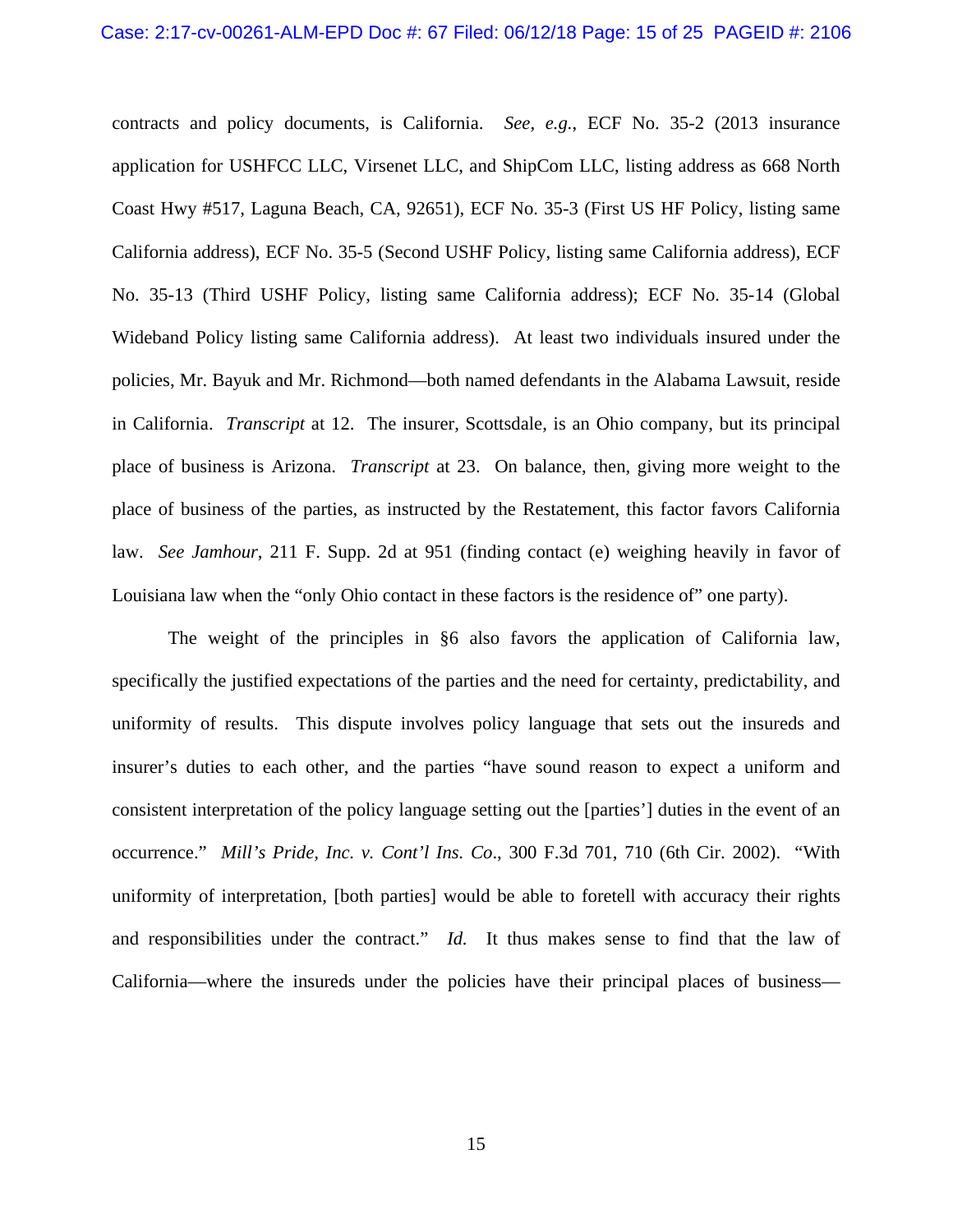## Case: 2:17-cv-00261-ALM-EPD Doc #: 67 Filed: 06/12/18 Page: 16 of 25 PAGEID #: 2107

applies, rather than applying the law of Ohio, where Plaintiffs just happened to file suit.<sup>4</sup> Further, the ease in the determination and application of the law to be applied referenced in §  $6(g)$ , favors the application of California law given that this is "an insurance contract[] [that is] national or international in scope." *Meijer, Inc. v. Gen. Star Indem. Co.*, 61 F. 3d 903 (6th Cir. 1995) (finding that this consideration favored the application of the law of the state where the insured was incorporated and had its principal place of business, despite insurer being incorporated and having its principal place of business in a different state).

 Finally, the policies themselves contain provisions and endorsements specific to the state of California, lending further credence to the decision to apply California law. *See Byer v. Wright*, 827 N.E.2d 835, 837–38 (Ohio Ct. App. 2005) ("We also note that the insurance policy contains a document notifying Ecolab of the requirements of Ohio law with respect to uninsuredmotorist and underinsured-motorist ("UM/UIM") coverage. The policy also contains an Ohio endorsement. While their decisions are not necessarily dispositive, other courts have found that such changes evidenced intent by the parties to be bound by Ohio law."); *In re Buckeye Countrymark, Inc.*, 251 B.R. 835, 839 (Bankr. S.D. Ohio 2000) (finding that an insurance contract's mention of Ohio law in the heading of an endorsement to the policy supported conclusion that Ohio law applied).

In sum, while this is a difficult case and a close call, the weight of the factors tips in favor of the application of California law. Ohio does not have a significant interest in this case. *See* 

 $4$  It is possible that Plaintiffs could argue that Ohio law applies no matter where a lawsuit is filed, because Scottsdale is an Ohio company. Ohio courts have held, however, that "where nationwide coverage is provided . . . a large insurer . . . has no legitimate expectation that the law of its residence will apply in other states" so the insurers' location in a state is not sufficient to create justified expectations. *See Byer v. Wright*, 827 N.E.2d 835, 837–38 (Ohio Ct. App. 2005).

 $\overline{a}$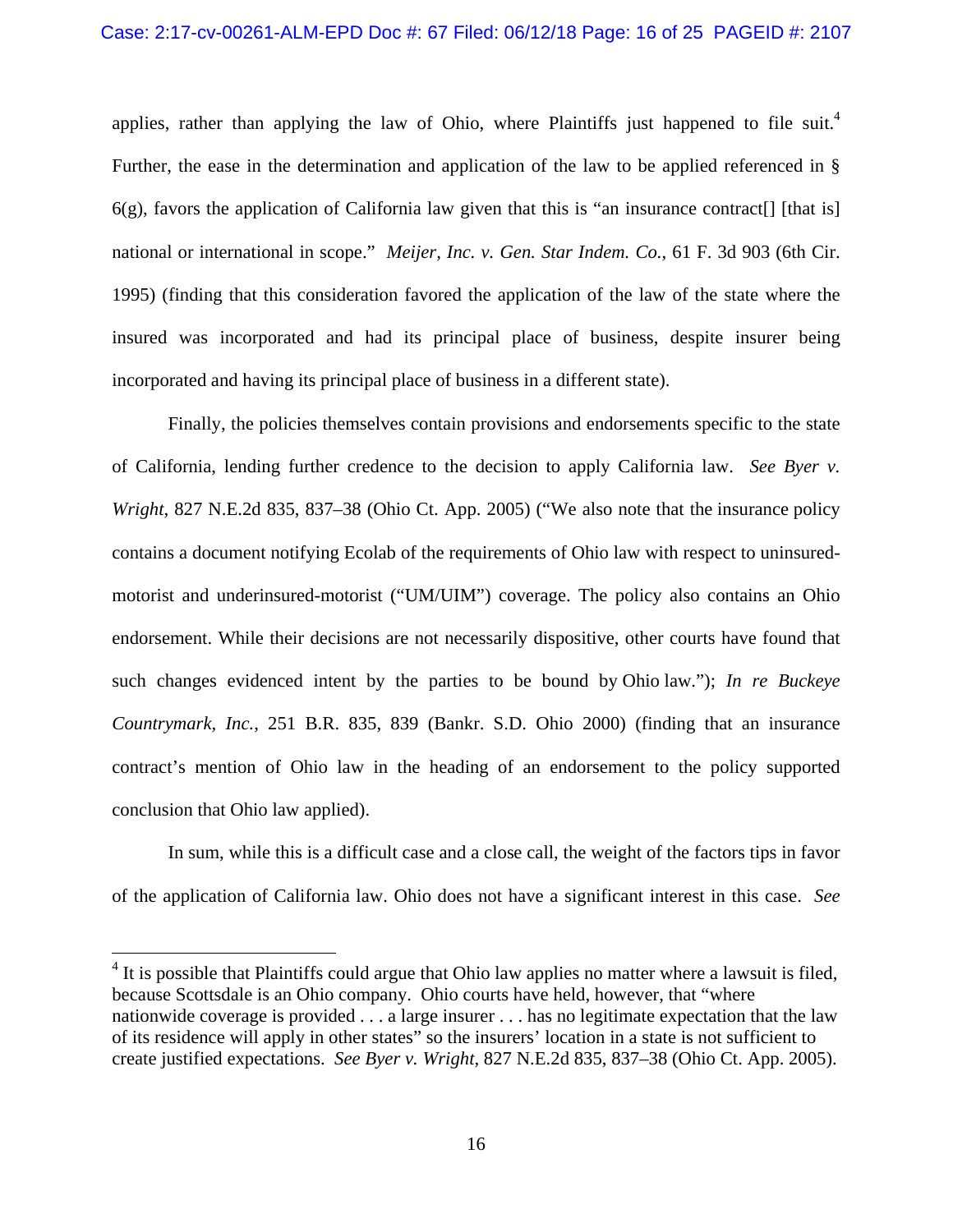*Mill's Pride*, 300 F.3d at 709 (finding that Michigan did not have most significant relationship to insurance contract when "[t]he parties' insurance policy . . . makes no mention of Michigan law; [and] it covers no insured that is incorporated in Michigan or that has a place of business in Michigan"). Indeed, Plaintiffs admitted at the hearing that the only interest Ohio has in the case is that it is the home of one of the parties, Scottsdale. *Transcript* at 14-15. The Court finds that this is not enough.

Plaintiff attempts to avoid the application of California law by arguing that there is no real conflict between Ohio and California law, and thus this Court need not resort to choice-oflaw principles. (ECF No. 45 at 12-13). This case, however, turns on the question of whether timely notice was given and what impact late notice has on the insurer's duty to defend, and as evidenced by the parties' briefs and arguments, the answer to these questions differs under Ohio law and California law. Plaintiffs can make no persuasive argument to the contrary—in fact, they admitted at oral argument that "the only area where there might be a conflict, if the Court were to look to California law and compare that to Ohio law, would be in the area of whether late notice . . . vitiates coverage. That is the only area where there might be a true conflict." *Transcript* at 15. There is, indeed, a true conflict, and thus the choice-of-law analysis is necessary.

# **C. Applicable Law**

In California, interpretation of an insurance policy is a question of law. *Cal. Traditions, Inc. v. Claremont Liab. Ins. Co.*, 197 Cal. App. 4th 410 (Cal 4th App. Dist. 2011). Insurance policies are construed under the same rules that govern interpretation of other contracts, and thus courts attempt to give effect to the mutual understanding of the parties at the time of contracting, which is ascertained from the "clear and explicit" language of the contract. *St. Paul Mercury*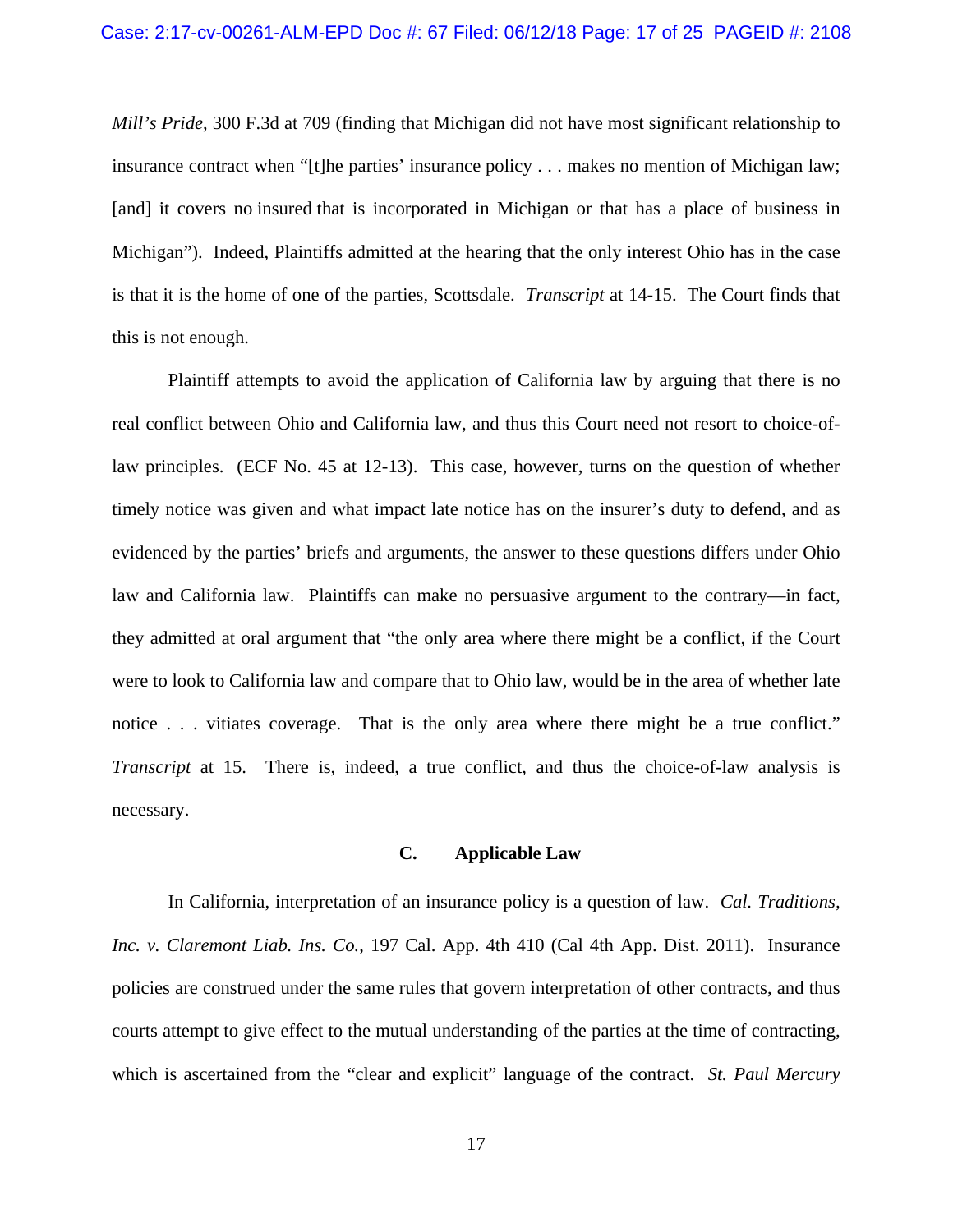*Ins. Co. v. Frontier Pac. Ins. Co*, 111 Cal. App. 4th 1234, 143 (Cal. 4th App. Dist. 2003). The words of the contract are to be interpreted "according to the plain meaning which a layman would ordinarily attach to them." *Id.* "An insurance policy provision is ambiguous when it is capable of two or more constructions both of which are *reasonable*." *Id.* (internal citations omitted) (emphasis in original).

A duty to defend arises when a suit "potentially seeks damages within the coverage of the policy." *Fed. Ins. Co. v. MBL, Inc.*, 219 Cal. App. 4th 29, 49 (Cal. 6th App. Dist. 2013). Under the eight corner rule, "the determination of whether a duty to defend exists is made, in the first instance, by comparing the allegations of the complaint and the terms of the policy." *Id*. "As long as the underlying complaint contains language creating the potential of liability under an insurance policy, the duty to defend is implicated." *Hirschberg v. Lumbermens Mut. Cas.*, 798 F. Supp. 600, 602 (N.D. Cal. 1992). When "the extrinsic facts eliminate the potential for coverage, the insurer may decline to defend even where the bare allegations in the complaint suggest potential liability." *Waller v. Truck Ins. Exh., Inc.*, 11 Cal. 4th 1 (Cal. 1995).

"In other words, if any facts stated or fairly inferable in the complaint, or otherwise known or discovered by the insurer, suggest a claim potentially covered by the policy, the insurer's duty to defend arises and is not extinguished until the insurer negates all facts suggesting potential coverage [but] . . . [o]n the other hand if, as a matter of law, neither the complaint nor the known extrinsic facts indicate any basis for potential coverage, the duty to defend does not arise in the first instance." *Saarman Constr., Ltd. v. Ironshore Specialty Ins. Co.*, 230 F. Supp. 3d 1068, 1076 (N.D. Cal. 2017). The existence of the duty to defend "turns not upon the ultimate adjudication of coverage under its policy of insurance, but upon those facts known by the insurer at the inception of a third party lawsuit." *Carlson v.*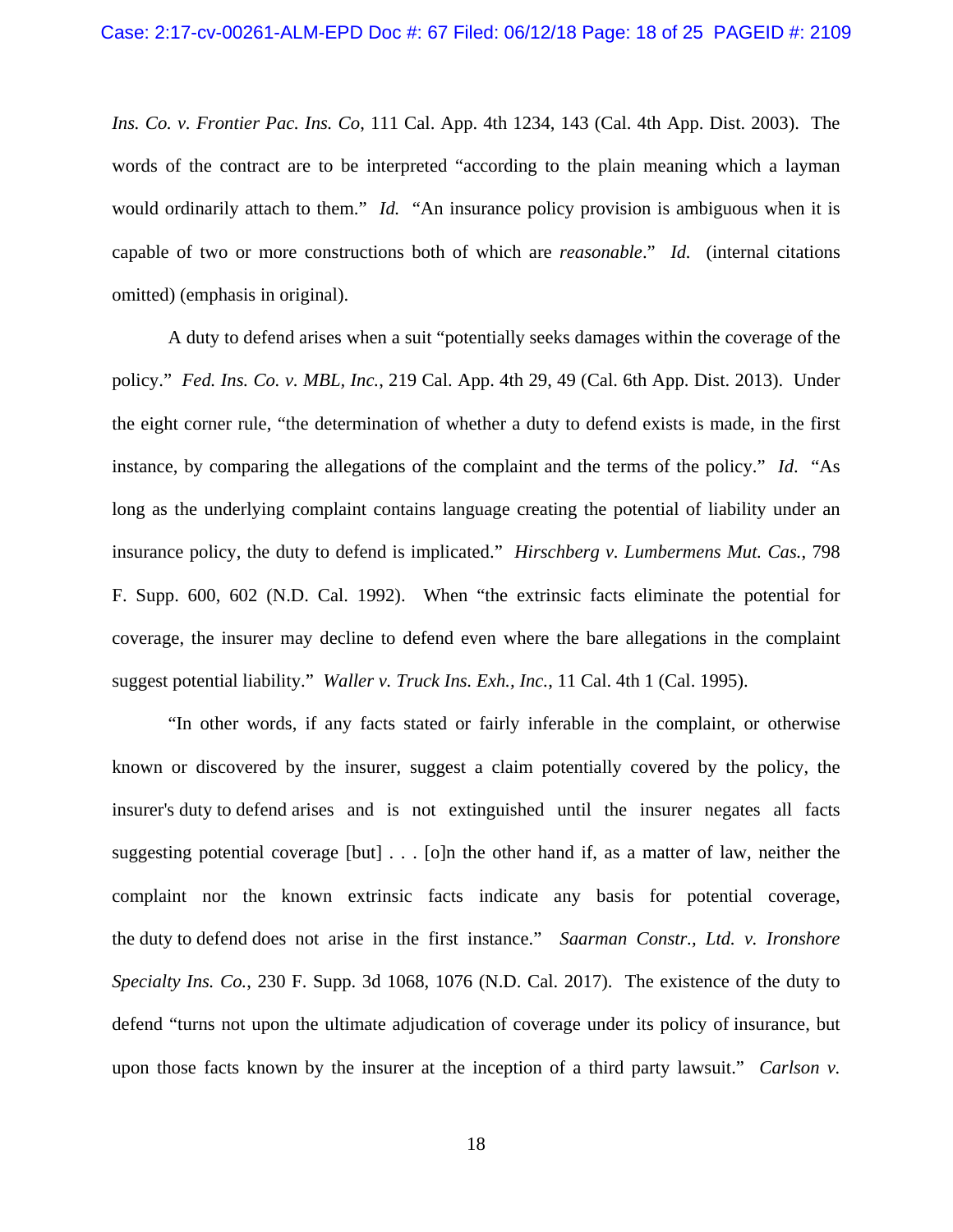*Century Sur. Co.*, 832 F. Supp. 2d 1086, 1090–91 (N.D. Cal. 2011). Thus, an insurer "may not rely on later developer *evidence* to show that it was ultimately correct about its denial of defense." *Id.* at 1091 (emphasis in original). The relevant question is "what the insurance company knew when it denied coverage." *Id.* at 1093.

The insured bears the burden of establishing that a loss comes within the basic scope of coverage, thereby triggering the duty to defend, while the insurer bears the burden of proving that an exclusion to coverage applies. *Intel Corp. v. Hartford Acc. & Indem. Co.*, 952 F.2d 1551, 1557 (9th Cir. 1991) (citing *Royal Globe Ins. Co. v. Whitaker*, 181 Cal.App.3d 532 (Cal 1986)). The insurer has a "high burden" to "prove" that the underlying claim "cannot fall within the policy coverage." *Saarman Constr.*, 230 F. Supp. 3d at 1076. In interpreting an insurance policy, "insurance coverage is interpreted broadly so as to afford the greatest possible protection to the insured, [while] exclusionary clauses are interpreted narrowly against the insurer." *MacKinnon v. Truck Ins. Exch.*, 31 Cal. 4th 635, 636 (2003).

#### **D. Scottsdale's Duty to Defend the US HF Plaintiffs**

There is no dispute that the type of claims at issue would be covered under the US HF Policies if they were made after the inception of the policies, timely reported, and not barred by any exclusion. Scottsdale contends, however, that the claims are not covered for a number of reasons, including that the Claim was first made prior to the inception of the US HF Policies, the Claim was not timely reported, and three exclusions bar coverage: the Prior and Pending Exclusion; the Application Exclusion; and the Prior Knowledge Exclusion. This Court agrees that the Claim was not timely reported, and thus need not address the remaining arguments.

Scottsdale argues that it has no duty to defend because the Claim was not timely reported, which is a condition precedent to a claims-made-and-reported policy. "A 'claims made' policy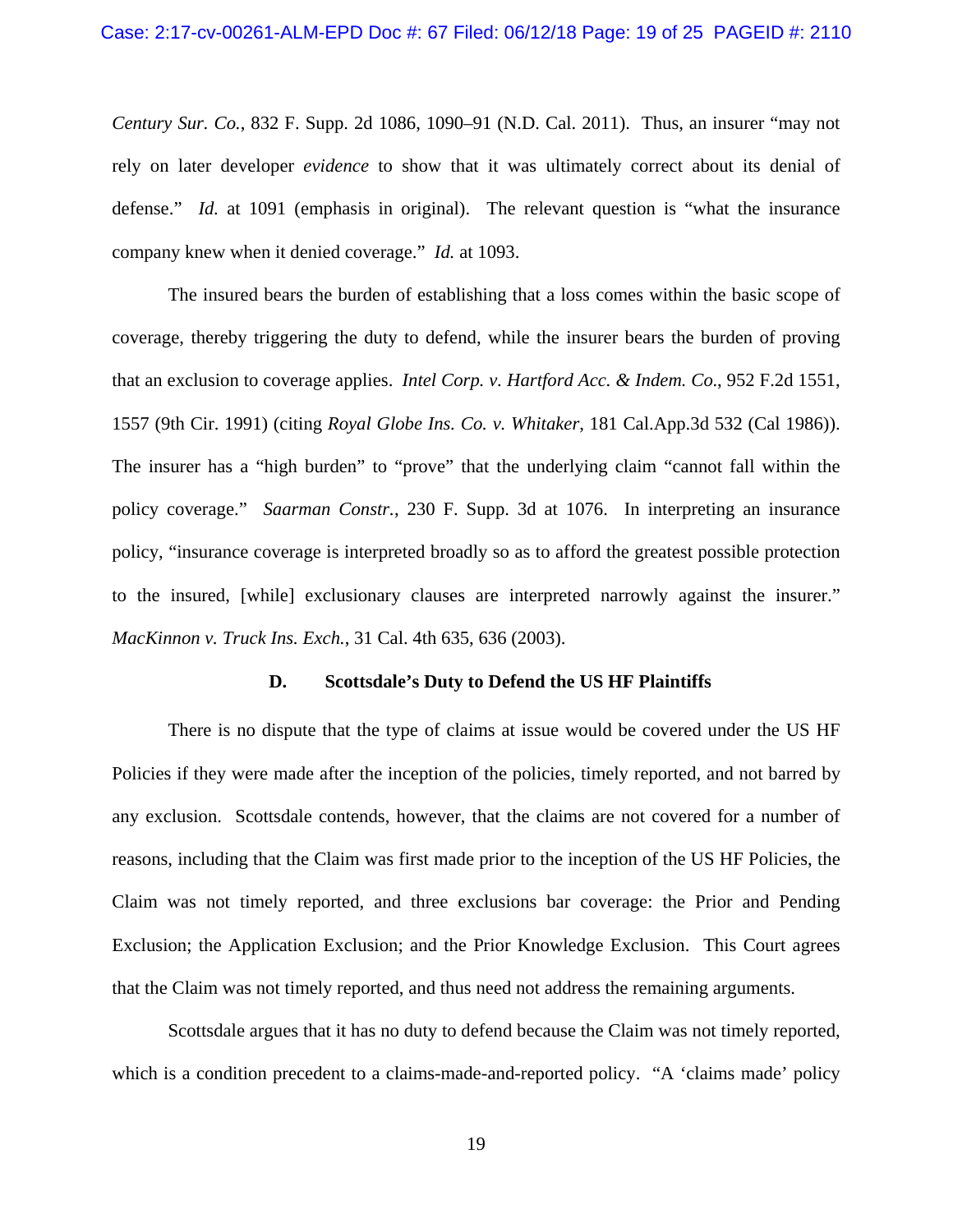requires a claim to be made against the insured during the specified policy period." *PIMG, Inc. v. Carolina Cas. Ins. Co.*, No. 09-CV-2022 BEN (CAB), 2010 WL 11594809, at \*3 (S.D. Cal. Mar. 5, 2010). "A 'claims made and reported' policy includes the added requirement that a claim be reported during the policy period." *Id.* These policies "only cover claims reported to the insurer *during* the policy period. Timely reporting of the claim is thus the event *triggering coverage*; this condition is enforceable according to its terms." *KPFF, Inc. v. California Union Ins. Co.*, 56 Cal. App. 4th 963, 972 (Cal. Ct. App. 1997) (internal citations omitted) (emphasis in original). An insurer need not show prejudice from an insured's delayed reporting in order to reject coverage for claims not timely reported. *See PIMG*, 2010 WL 11594809, at \*3 ("The Notice-Prejudice Rule provides that an insurer cannot assert lack of timely notice as a defense unless the insurer was actually prejudiced by the delay. . . . Courts have consistently held, however, that the Notice-Prejudice Rule does not apply to claims made and reported policies."). Finally, California Courts "consistently recognize[] that, absent an agreement to the contrary, the renewal of a policy does not extend a policy's reporting period." *Id.* at \*2.

 The US HF Policies are claims-made-and reported policies that require the Insured to give Scottsdale written notice of any Claim as soon as practicable, but in no event later than sixty days after the end of the Policy Period. (ECF No. 35, Ex. 3, 5, 13, 14 at D&O Coverage Section ¶ E(1).); *see also PIMG*, 2010 WL 11594809, at \*4 (finding that insurance contract with nearly identical reporting language was a "claims made and reported" policy). The Alabama Lawsuit was filed on May 29, 2015, during the Policy Period of the Second USHF Policy. (ECF No. 25 at ¶ 7). The Second USHF Policy Period ended on July 31, 2015. The US HF Plaintiffs did not report it until January 8, 2016—nearly eight months after it was filed and four months after the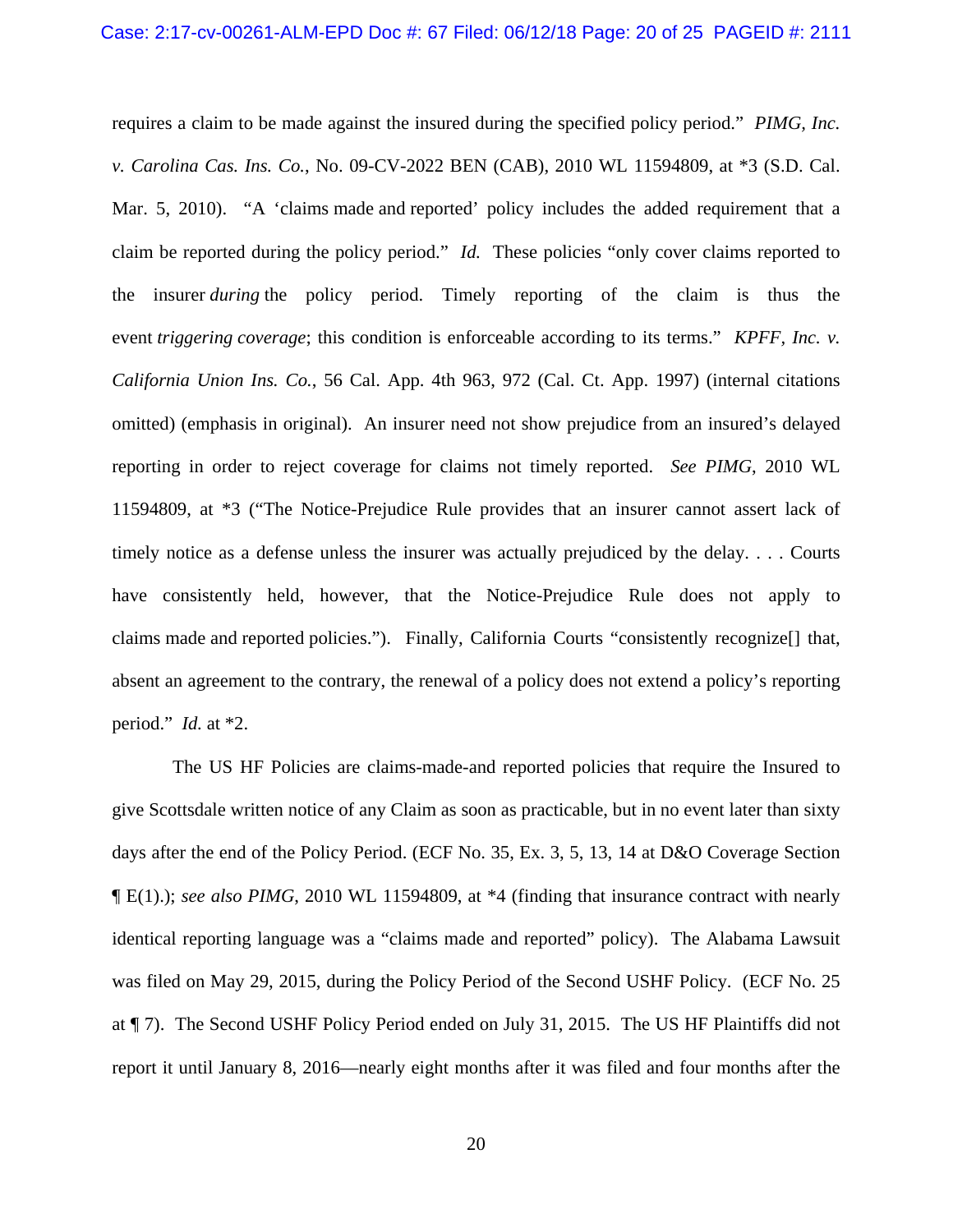60-day reporting deadline. (*Id.* at ¶ 23). Therefore, like in the *PIMG* case, the claims were not timely filed in accordance with the contractual provisions.

Plaintiffs cite *Helberg v. National Union Fire Ins. Co.* for the proposition that because the coverage was renewed, the fact that the Alabama Lawsuit was filed during the Second Policy Period but not reported until the Third Policy period should not "precipitate a trap wherein claims spanning the renewal are denied." 102 Ohio App.3d 679 (1995). This argument is not persuasive for a few reasons. First, the *Helberg* case is an Ohio case, and as discussed above, California law applies to this action. California courts, and many other courts, strictly enforce the reporting requirements, even when a policy is renewed. *See Westrec Marina Mgmt., Inc. v. Arrowood Indem. Co.*, 163 Cal. App. 4th 1387 (Cal Ct. App. 2008) (finding no coverage when insured failed to notify insurer of the claim within 30 days after the expiration of the first policy, as required, despite fact that coverage was renewed and claim was reported during second policy); *Checkrite Ltd., Inc. v. Illinois Nat. Ins. Co.*, 95 F. Supp. 2d 180, 194 (S.D.N.Y. 2000) "[M]ost courts that have confronted [the issue] have concluded that a renewal does not extend the reporting period for claims made during the earlier policy period.").

Further, the insurance contract in *Helberg* required the insured to notify the insurer during the policy period and did not have the sixty-day timeframe language that the US HF Policies had. 102 Ohio App.3d at 680-81. The *Helberg* contract also explicitly included "continuously renewed" language excluding "acts or omissions occurring prior to the effective date of the first policy issued . . . and continuously renewed thereafter." *Id.* at 834.; *see also Checkrite*, 95 F. Supp. 2d at 196 (distinguishing *Helberg* on the basis of its continuous coverage language). Thus, the US HF Plaintiffs' argument that the claim was timely reported since it was reported during the Third Policy are not persuasive.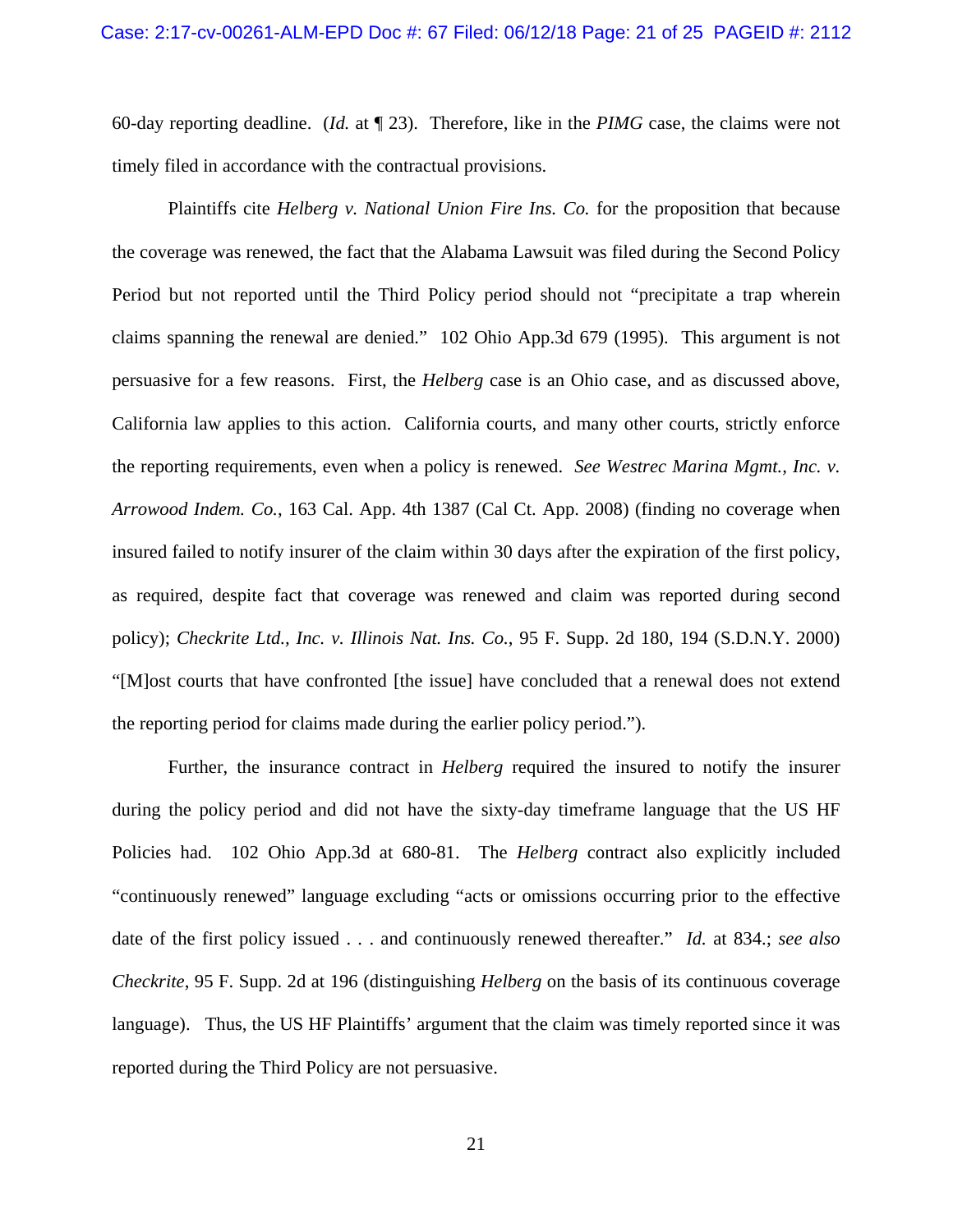Scottsdale does not have a duty to defend the US HF Plaintiffs in the Alabama Lawsuit because the US HF Plaintiffs did not report their claims timely under the language of the policy. The Court therefore **DENIES** the USHF Plaintiffs' Motion for Summary Judgment.

# **E. Scottsdale's Duty to Defend Global Wideband**

 Scottsdale argues that it does not have a duty to defend Global Wideband because both the Prior and Pending Exclusion and the Application Exclusion apply. Because the Application Exclusion bars coverage here, the Court need not reach the applicability of the Prior and Pending Exclusion.

 Scottsdale contends that the Application Exclusion bars coverage for the Alabama Lawsuit as a result of misrepresentations on the Global Wideband Application. The "Prior Activities" question asked if "the Applicant or any person proposed for this insurance in his or her capacity as an employee, officer, or director of the Applicant or *another entity* [has] been the subject of or involved in any . . . litigation" within the last three years. (ECF No. 35, Ex. 12) (emphasis added). Mr. Bayuk, who filled out the application on behalf of Global Wideband, answered in the negative, despite the fact that the Alabama Lawsuit had been filed against US HF and Mr. Bayuk months before the application was filled out. (ECF No. 35) (Mr. Bayuk executed the Revised Global Wideband Application on August 31, 2015, and the Alabama Complaint was filed on May 29, 2015, naming him as a defendant). Mr. Bayuk, as CEO of both US HF and Global Wideband, constituted a person who was proposed for insurance under the Global Policy, and he was involved in a lawsuit within the last three years in his capacity as an officer of another entity—US HF.

 Global Wideband contends that "another entity" could refer to an entity who was applying for insurance under the application, and since no entity applying for insurance was

22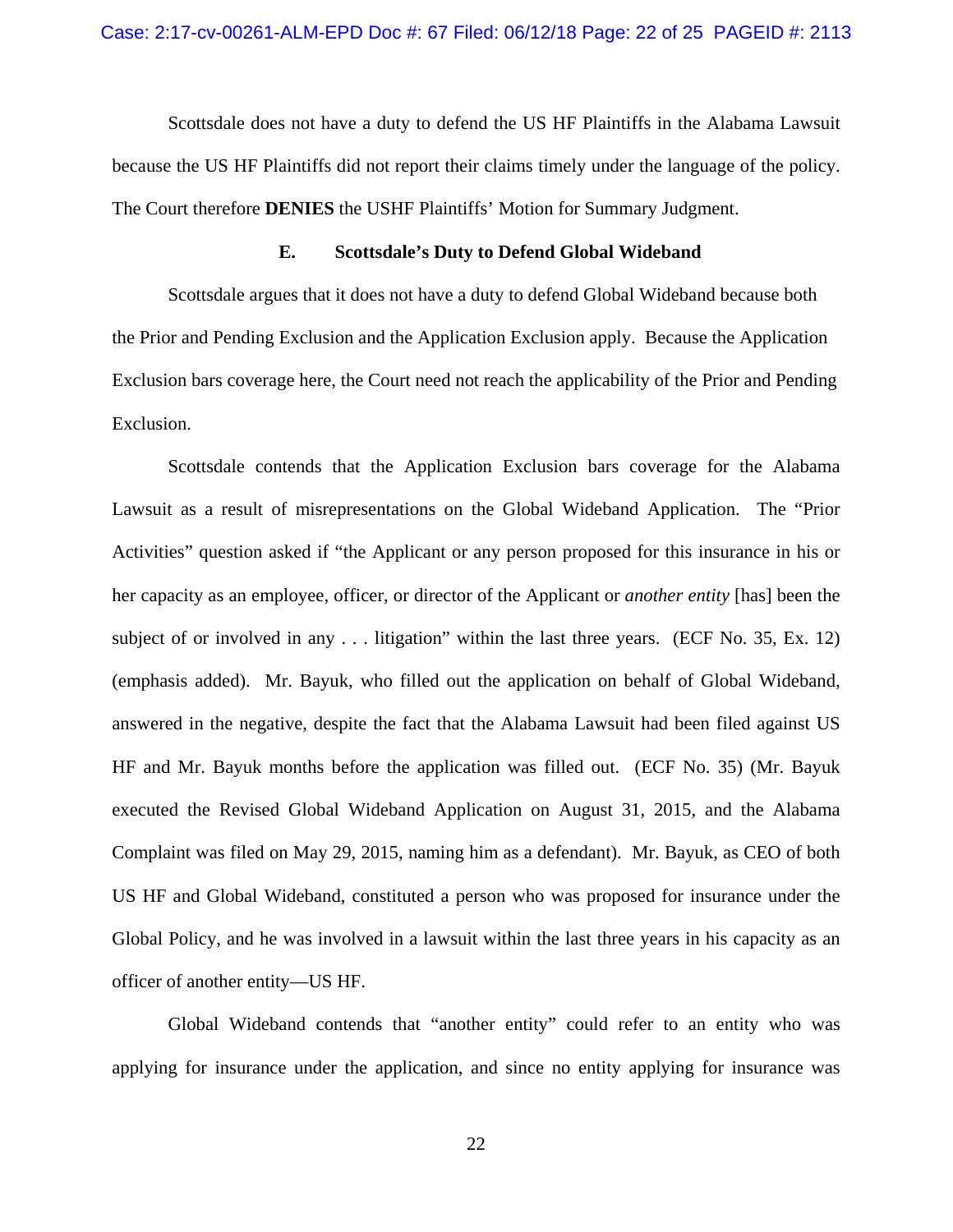#### Case: 2:17-cv-00261-ALM-EPD Doc #: 67 Filed: 06/12/18 Page: 23 of 25 PAGEID #: 2114

involved in litigation, the statement was truthful. (ECF No. 51 at 11). "[A]nother entity" is not defined in the application or policy, but "Applicant" is defined in the application as "all corporations, organizations or other entities set forth in Question 1. of the General Information section of this Application, including any subsidiaries, proposed for this insurance." Global Wideband's proposed interpretation of "another entity" as "an entity who was applying for insurance" would render the addition of "another entity" superfluous—"another entity" would always fall under the "Applicant" umbrella. Under the plain, unambiguous language, "another entity" means any other entity—not just one applying for insurance under the Application.

 Plaintiffs contend that whether an officer of the insured had been involved in litigation in his capacity as an employee or director of another entity is irrelevant but the Court disagrees—it could be relevant to the insurers' decision of whether or not to insure a company. If the insurer knows, for example, that one officer or director has a history of being sued for business-related actions at previous companies that employed him, the insurer may not want to insure the proposed insured company, for fear that the particular employees' actions will lead to another suit.

 Global Wideband also argues the misrepresentation was not material, but the plain language of the contract states that any misrepresentations in the Application are deemed material. ECF No. 35, Ex. 3, 5, 13, 14 at General Terms & Conditions, ¶ D (By acceptance of this Policy, the Insured agree that . . . the statements in the Application are their representations, *that such representations shall be deemed material* to the acceptance of the risk or the hazard assumed by the Insurer under this Policy, and that this Policy and each Coverage Section are issued in reliance upon the truth of such representations") (emphasis added). Thus, the Application Exclusion applies and Scottsdale does not have a duty to defend Global Wideband in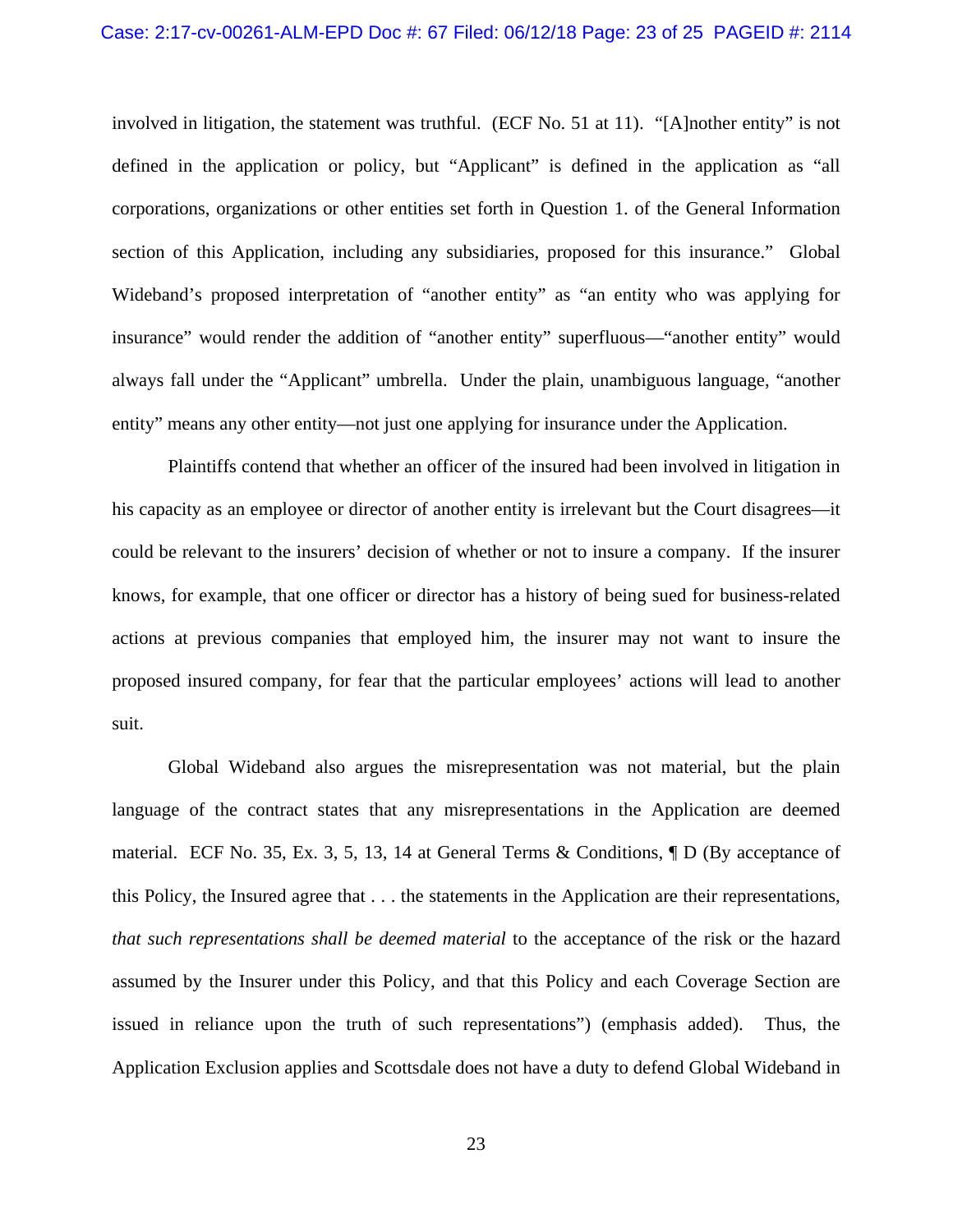the Alabama Lawsuit.<sup>5</sup> Global Wideband's Motion for Summary Judgment is therefore **DENIED**.

# **F. Bad Faith**

In addition to the causes of action relating to Scottsdale's duty to defend, Plaintiffs also bring a claim for breach of the implied covenant of good faith and fair dealing. (ECF No. 1). Plaintiffs argue that the issue of whether Scottsdale acted in bad faith cannot be decided at this time because the Magistrate Judge bifurcated the issues of coverage and bad faith. Defendants contend that because there is no coverage for the Alabama Lawsuit under any of the Policies, the Plaintiffs' claim for breach of the implied covenant of good faith and fair dealing fails as a matter of law.

If there is "no duty to defend under the terms of [an insurance] policy, there can be no action for breach of the implied covenant of good faith and fair dealing." *Waller v. Truck Ins. Exch., Inc.*, 900 P.2d 619, 639 (Cal. 1995), *as modified on denial of reh'g* (Oct. 26, 1995); *see also Love v. Fire Ins. Exch.*, 221 Cal. App. 3d 1136, 1153 (Ct. App. 1990) (holding that "a bad faith claim cannot be maintained unless policy benefits are due is in accord with the policy in which the duty of good faith is rooted."). This is "because the covenant is based on the contractual relationship between the insured and the insurer" and is used to supplement the express contractual provisions to prevent a contracting party from engaging in conduct that frustrates the other party's rights to the benefits of the agreement. *Walker*, 900 P.2d at 639.

 $\overline{a}$ 

 $<sup>5</sup>$  Scottsdale also argues that there was another misrepresentation that falls under the Application</sup> Exclusion. In the Global Wideband Warranty, Mr. Richmond affirmatively represented that he had "no knowledge of any wrongful act, fact, circumstance or situation which might reasonably be expected to give rise to a claim under the above captioned coverage," despite his knowledge that the Alabama Lawsuit had already been filed. The Warranty was signed on August 27, 2015, after the original Complaint was filed but before the Second and Third Amended Complaint were filed. Given the Court's decision that the Application Exclusion was triggered as a result of the Prior Activities question, this issue need not be decided here.